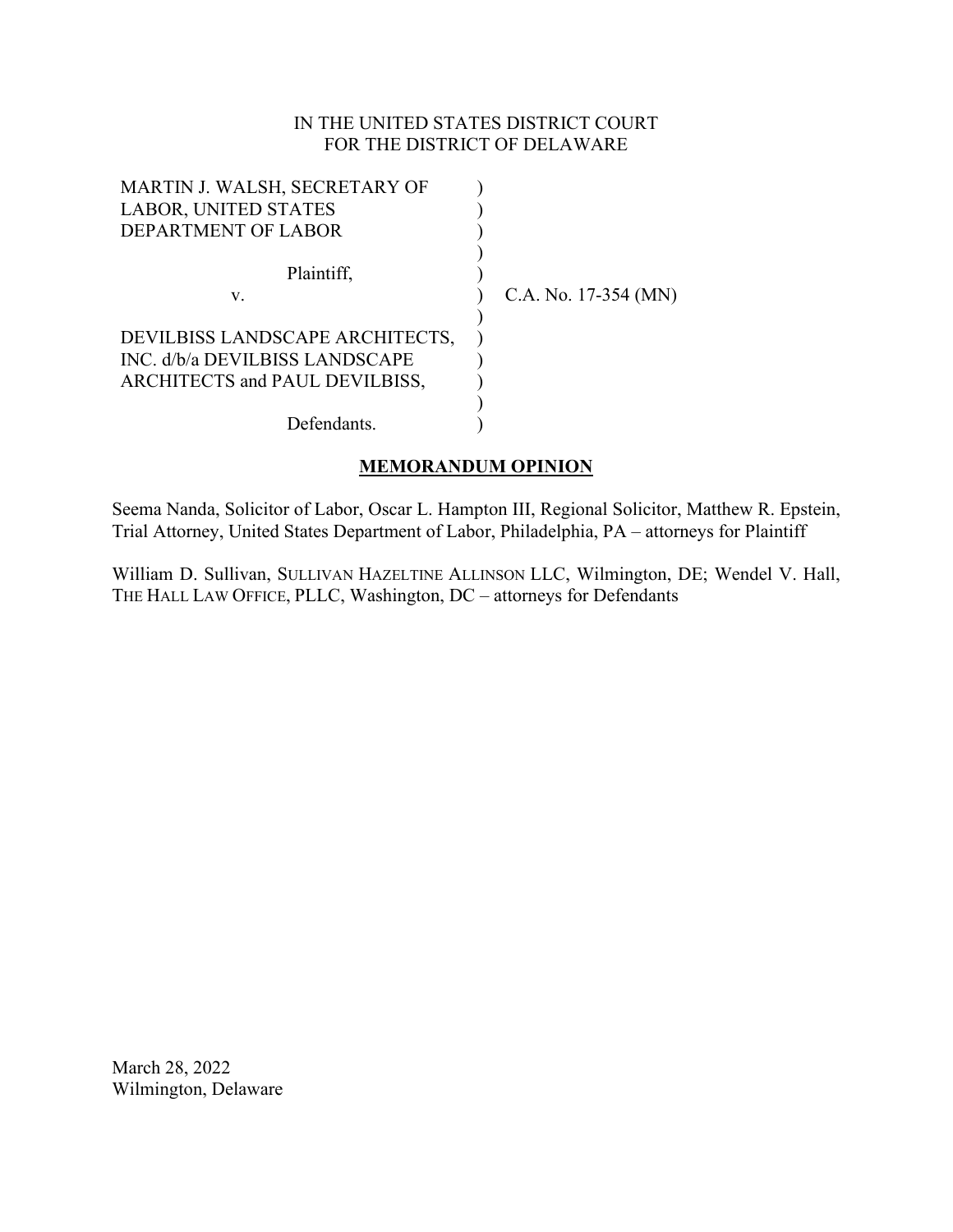**NOREIKA, U.S. DISTRICT JUDGE:**

This case arises under the Fair Labor Standards Act of 1938 ("the FLSA"), 29 U.S.C. § 201 *et seq.* The Court presided over a three-day jury trial from June 30, 2021 to July 2, 2021. (*See* D.I. 128, 129 & 130). At the end, the jury found that Defendant Paul DeVilbiss was an employer under the FLSA and that he and Defendant DeVilbiss Landscape Architects, Inc. d/b/a DeVilbiss Landscape Architects("DeVilbiss Landscape") (collectively, "Defendants") were liable for unpaid overtime to a number of employees because the agricultural exemption provided by the FLSA did not apply. Presently before the Court are Defendants' renewed motion for judgment as a matter of law (D.I. 133) and motion to alter or amend the judgment (D.I. 135), as well as Plaintiff's motion to amend the judgment (D.I. 131). For the reasons set forth below, the Court will DENY Defendants' motions for judgment as a matter of law and to alter or amend the judgment, and the Court will GRANT-IN-PART and DENY-IN-PART Plaintiff's motion to amend the judgment.

#### **I. BACKGROUND**

Subject to certain exceptions, the FLSA requires employers to pay overtime to employees who work more than forty hours in any given workweek. *See* 29 U.S.C. § 207; *see also id.* §§ 216(b) & (c) (providing private cause of action for overtime pay violations, as well as Secretary cause of action for the same). Plaintiff, Secretary of Labor for the United States Department of Labor ("Plaintiff" or "the Secretary"), filed this case against Defendants for violations of the overtime pay requirements of the FLSA.<sup>[1](#page-1-0)</sup> (See generally D.I. 1). In particular, Plaintiff sought unpaid overtime wages owed to ten employees of DeVilbiss Landscape. Plaintiff alleged that, from at least April 18, 2014 to April 15, 2016, Defendants willfully failed to pay the overtime due

<span id="page-1-0"></span>

<sup>&</sup>lt;sup>1</sup> Plaintiff also claimed that Defendants violated the recordkeeping provisions of the FLSA (*i.e.*, § 211(c)), but that was not a standalone violation that Plaintiff pursued.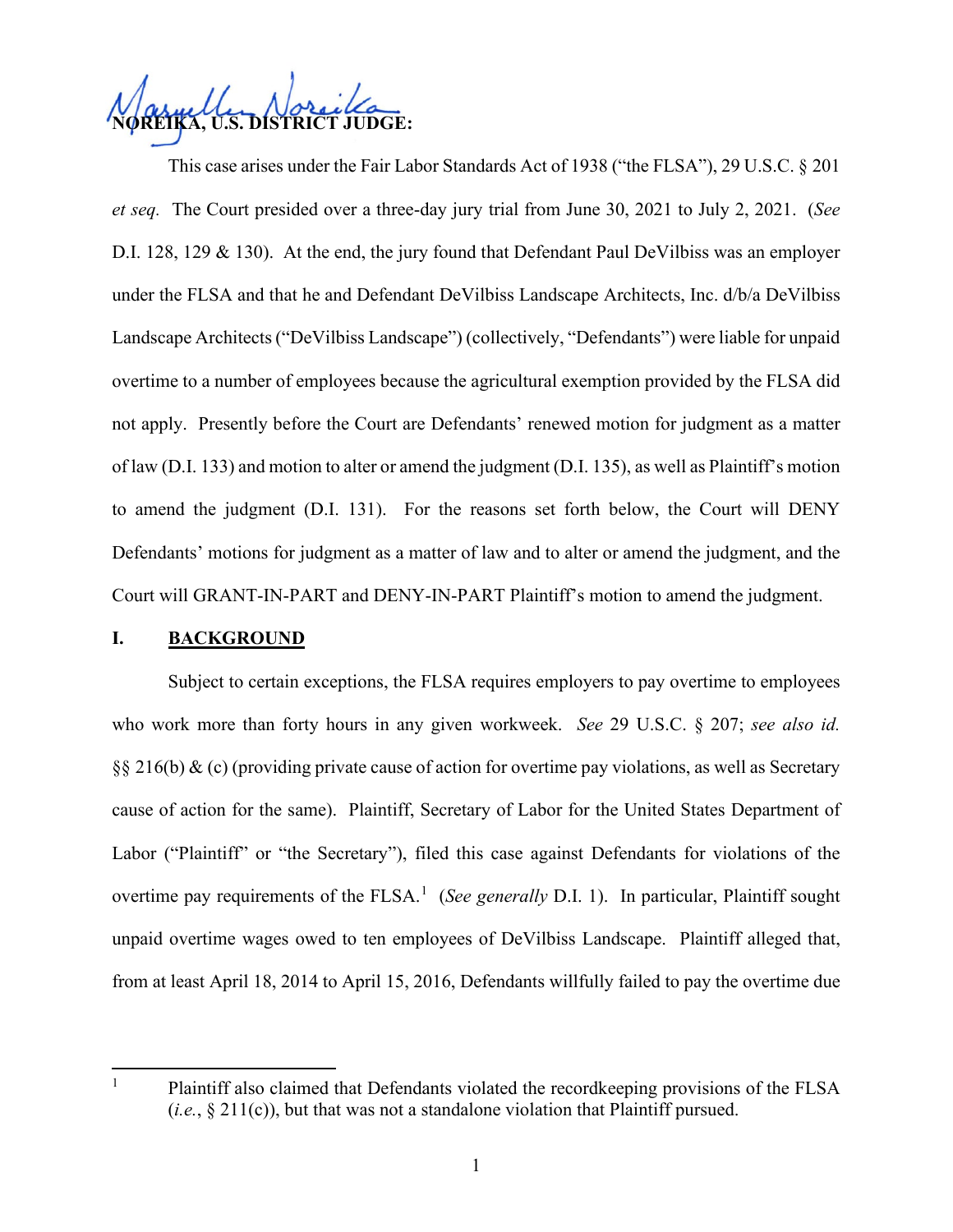under the FLSA to the following employees: Fernando Garcia Sanchez, Javier Garcia Sanchez, Luis Enrique Garcia Sanchez, Paulino Garcia Sanchez, Jose Guadalupe Rodriguez Cano, Juan Manuel Rodriguez Cano, Lazaro Rodriguez Cano, Salomon Rodriguez Cano, Andres Sanchez Cano and Marcelino Sanchez Cano. (*See id.* ¶ 6; *see also id.*, Schedule A (list of employees at issue attached to Complaint)). Plaintiff also sought to enjoin Defendants from committing future violations of the FLSA overtime provisions and from withholding any overtime backpay due. (D.I. 1 at 4-5). Defendants defended against the allegations primarily on the grounds that the employees at issue were exempt from the FLSA overtime pay requirements because they were engaged in agriculture. (*See, e.g.*, D.I. 8 at 35; D.I. 30 at 4; D.I. 91 at 3).[2](#page-2-0)

From June 30, 2021 to July 2, 2021, the Court presided over a jury trial. (*See* D.I. 128, 129 & 130). The jury found that Mr. DeVilbiss was an employer within the meaning of the FLSA such that he could be liable for failure to pay overtime wages and that the ten employees at issue were either engaged in commerce or in the production of goods for commerce or employed in an enterprise engaged in commerce or in the production of goods for commerce.<sup>[3](#page-2-1)</sup> (D.I. 123 at 1). The jury further found that Defendants had failed to prove that those ten employees were exempt from the FLSA's overtime pay requirements under the agricultural exemption for any relevant

<span id="page-2-0"></span> $2^2$  Defendants also repeatedly argued that the action was time-barred because Plaintiff did not name the individual employees as plaintiffs in the case caption. (*See, e.g.*, D.I. 19 at pg. 6 of 7 (Joint Status Report listing Defendants' argument); D.I. 30 at 3 (Answer including Defendants' argument as Defense No. 2); D.I. 47 at 4-11 (Defendants' premature request for summary judgment on this issue); D.I. 53 (Defendants' Rule 12(c) motion on this issue)). The Court rejected this argument. (D.I. 144 at 38:2-39:8). Defendants raised the issue again in the proposed pretrial order, and the Court again rejected Defendants' position. (*See* D.I. 91 at 10-11 (proposed pretrial order); *see also* D.I. 103 at 24:6-10 (ruling at final pretrial conference)). Defendants make the same argument in one of their post-trial motions, which the Court addresses *infra*.

<span id="page-2-1"></span> $3$  The parties had stipulated that the entity – DeVilbiss Landscape – and its employees were subject to the overtime pay requirements of the FLSA. (*See* D.I. 123 at 1).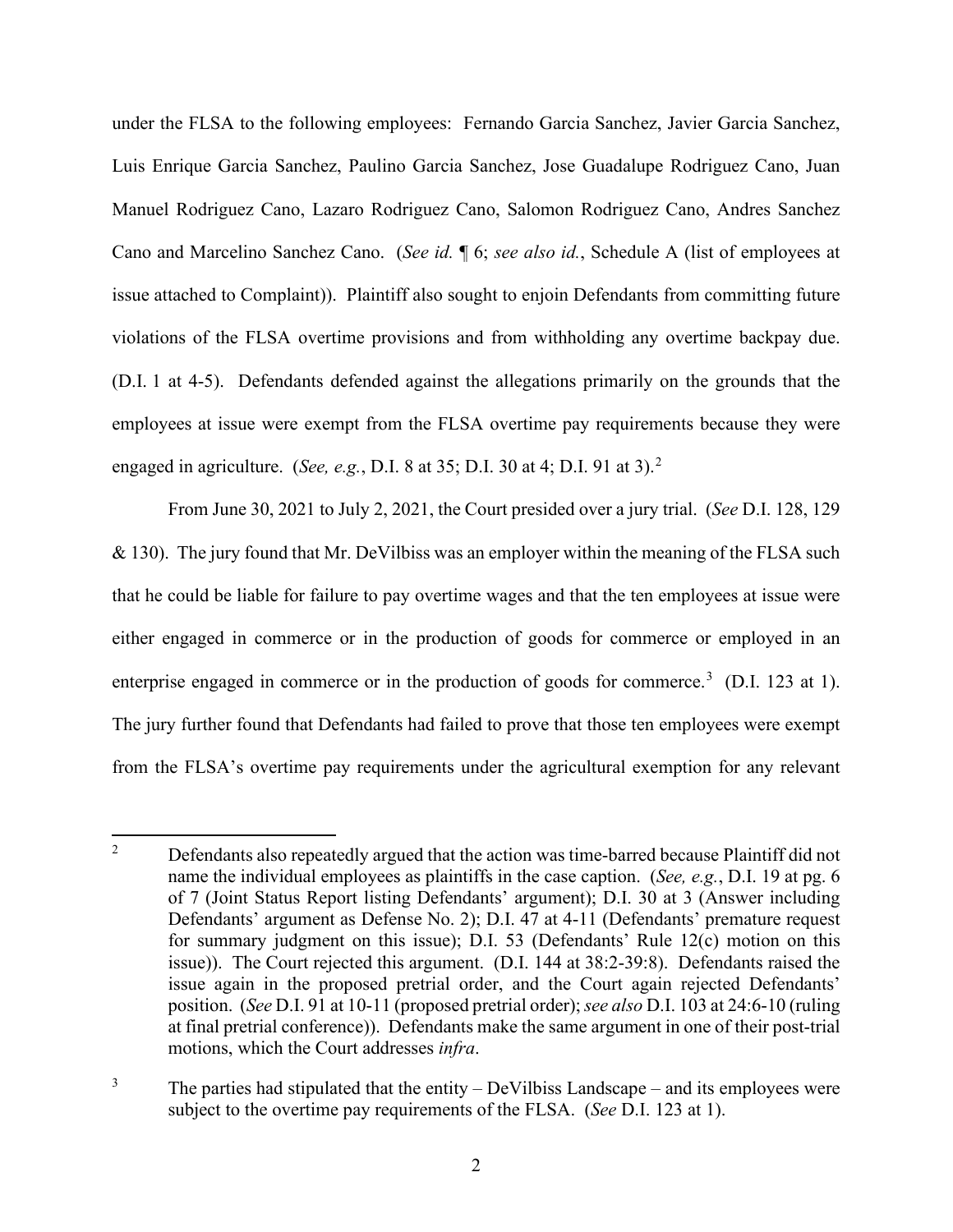time period. (*Id.* at 2; *see also id.* at 3-5). The jury also found that Defendants' failure to pay overtime wages was not willful. (*Id.* at 6). The jury did not render a damages award because the parties had agreed to calculations for the amounts of overtime backpay due in the event that liability was found. (*See* D.I. 126 at 1-2; *see also* Tr. at 386:15-396:4 & 459:4-7). [4](#page-3-0)

On July 19, 2021, the Court entered judgment on the jury verdict under Rule 58(b) of the Federal Rules of Civil Procedure. (*See* D.I. 127). On August 16, 2021, Plaintiff moved to amend the judgment under Rule 59(e) (*see* D.I. 131 & 132), and Defendants filed a renewed motion for judgment as a matter of law under Rule 50(b) (*see* D.I. 133 & 134) and a separate motion to amend or alter the judgment under Rule 59(e) (*see* D.I. 135 & 136). Briefing on post-trial motions was completed on September 13, 2021. (*See* D.I. 138, 139, 140, 141, 142 & 143).

#### **II. LEGAL STANDARDS**

#### A. Judgment as a Matter of Law

Judgment as a matter of law may be entered against a non-moving party if the Court "finds that a reasonable jury would not have a legally sufficient evidentiary basis to find for the party on [an] issue." FED. R. CIV. P. 50(a)(1). Judgment as a matter of law is appropriate "only if, viewing the evidence in the light most favorable to the nonmovant and giving it the advantage of every fair and reasonable inference, there is insufficient evidence from which a jury reasonably could find liability." *Lightning Lube, Inc. v. Witco Corp.*, 4 F.3d 1153, 1166 (3d Cir. 1993). Entry of judgment as a matter of law is a remedy to be invoked only "sparingly." *CGB Occupational Therapy, Inc. v. RHA Health Servs. Inc.*, 357 F.3d 375, 383 (3d Cir. 2004).

Following a jury trial, a renewed motion for judgment as a matter of law under Rule 50(b) may be granted only if the movant demonstrates "that the jury's findings, presumed or express,

<span id="page-3-0"></span>

<sup>4</sup> Citations to "Tr." are citations to the trial transcript. (*See* D.I. 128, 129 & 130).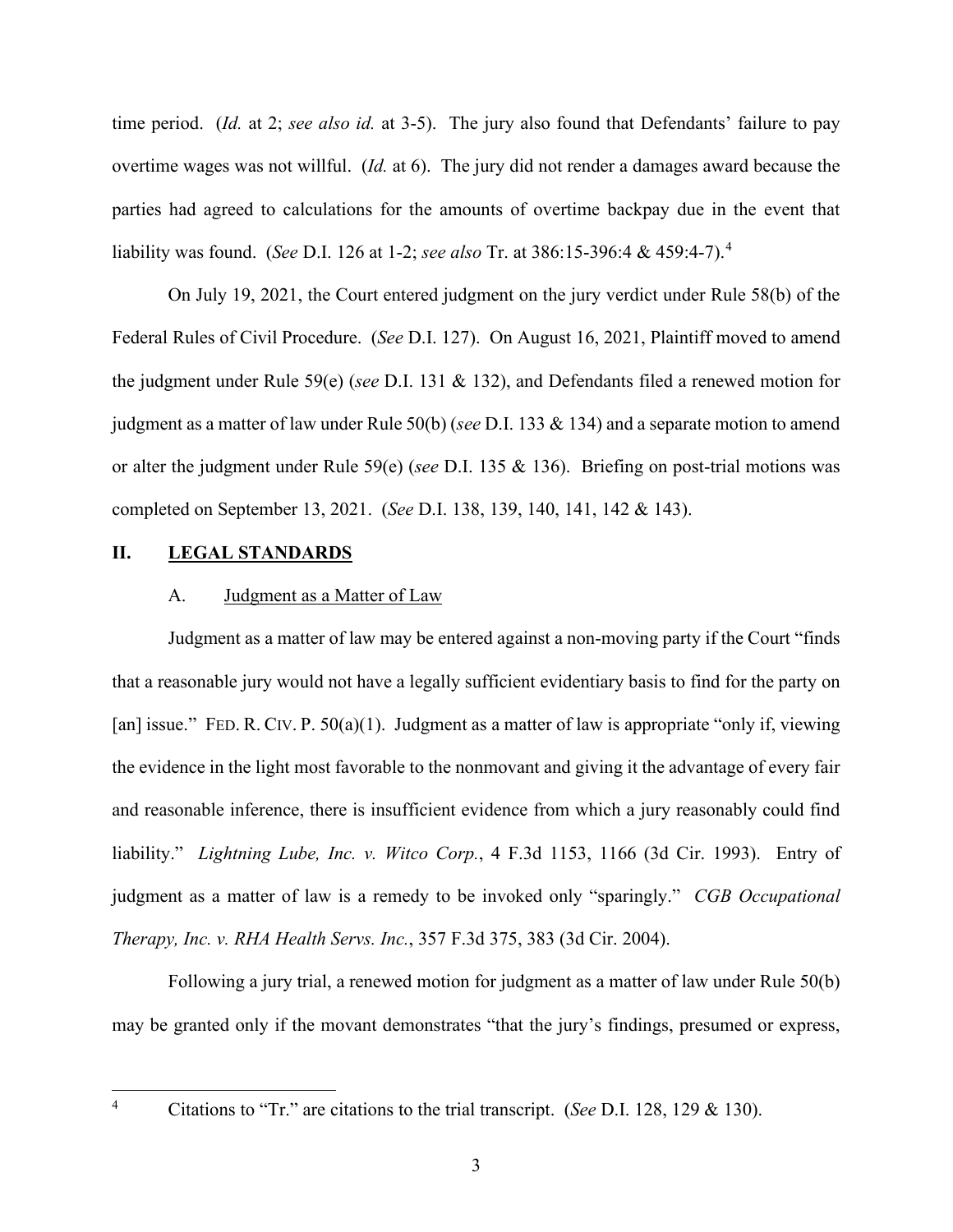are not supported by substantial evidence or, if they were, that the legal conclusion(s) implied [by] the jury's verdict cannot in law be supported by those findings." *Pannu v. Iolab Corp.*, 155 F.3d 1344, 1348 (Fed. Cir. 1998) (alteration in original) (internal quotation marks omitted). Substantial evidence is such relevant evidence that a reasonable mind might accept as adequate to support the finding under review. *See Enplas Display Device Corp. v. Seoul Semiconductor Co.*, 909 F.3d 398, 407 (Fed. Cir. 2018). In determining whether substantial evidence supports the jury verdict, the Court may not make credibility determinations, weigh the evidence or substitute its own conclusions for that of the jury where the record evidence supports multiple inferences. *See Lightning Lube*, 4 F.3d at 1166.

#### B. Altering or Amending Judgment

Rule 59(e) provides that a party may make a motion to alter or amend a judgment within 28 days after the entry of judgment. FED. R. CIV. P. 59(e). To succeed on a motion to alter or amend a judgment, the moving party must show: "(1) an intervening change in the controlling law; (2) the availability of new evidence that was not available when the court [issued its order]; or (3) the need to correct a clear error of law or fact or to prevent manifest injustice." *Max's Seafood Café ex rel. Lou-Ann, Inc. v. Quinteros*, 176 F.3d 669, 677 (3d Cir. 1999). The purpose of such a motion is to "correct manifest errors of law or fact." *Id.* A motion to alter or amend a judgment "that advances the same arguments already thought through and rejected by the court – rightly or wrongly – should be denied." *Lopez Garza v. Citigroup Inc.*, 2016 WL 7297364, at \*1 (D. Del. Dec. 9, 2016) (citing *Lazaridis v. Wehmer*, 591 F.3d 666, 669 (3d Cir. 2010)). "[T]he standard for obtaining relief under Rule 59(e) is a difficult one to meet." *Siemens Medical. Sols. USA, Inc. v. Saint Gobain Ceramics & Plastics, Inc.*, 2009 WL 4891774, at \*2 (D. Del. Dec. 16, 2009).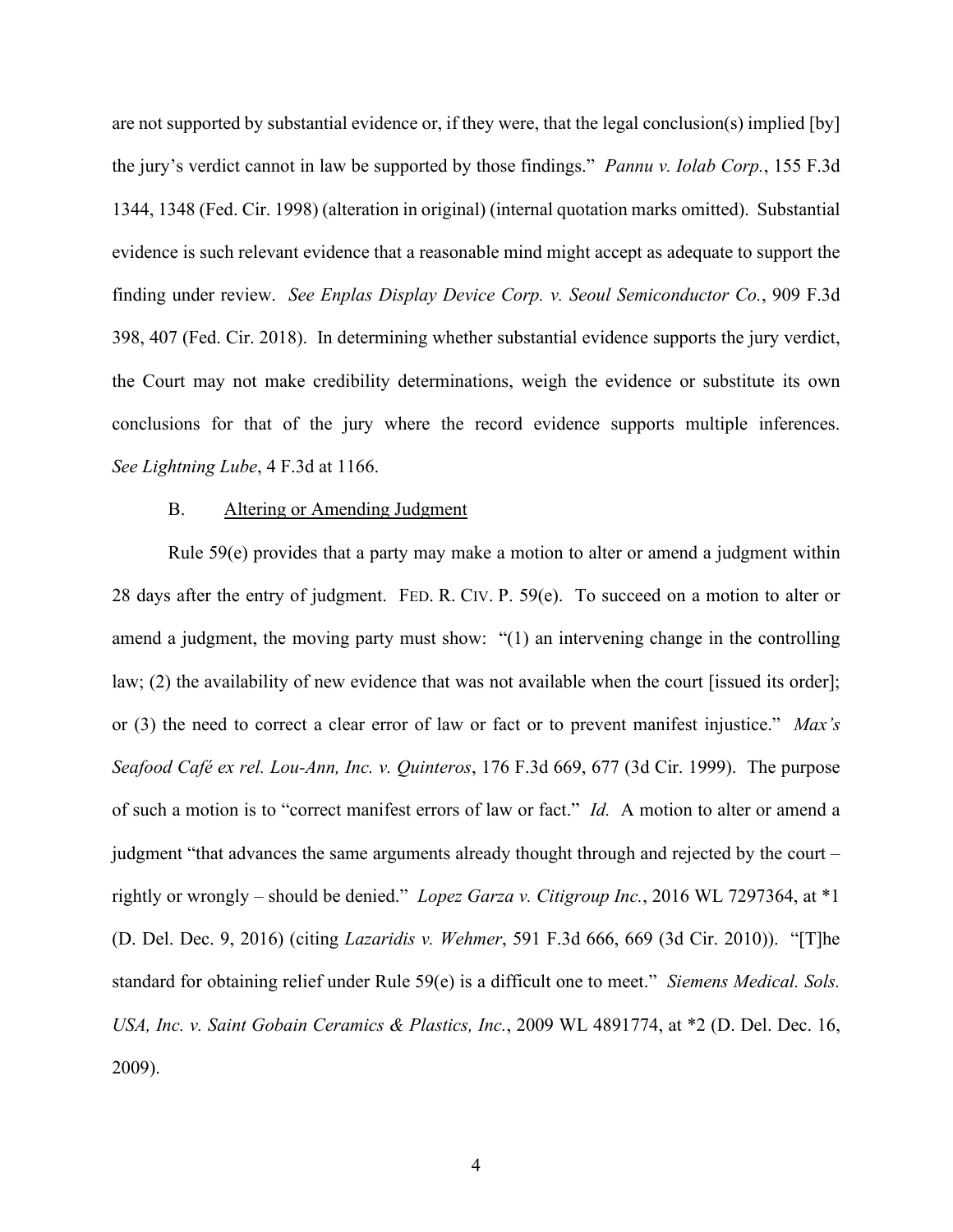#### **III. DISCUSSION**

#### A. Defendants' Post-Trial Motions

As set forth above, the jury found that Defendants' employees were not exempt from the overtime pay requirements under the FLSA based on the agricultural exemption and, as such, DeVilbiss Landscape and Mr. DeVilbiss were liable for unpaid overtime. (*See* D.I. 123 at 2-5). Defendants' post-trial motions are not focused on whether substantial evidence supported the jury's findings as to the agricultural exemption. Rather, Defendants' renewed motion for judgment as a matter of law under Rule 50(b) argues that Mr. DeVilbiss is not liable for the overtime wages due because he is not a covered employer within the meaning of the FLSA. (*See* D.I. 133 & 134). Defendants separately move under Rule 59(e) to alter the judgment, arguing that the Court cannot enjoin Mr. DeVilbiss because he is not an employer under the FLSA and, further, that the Court lacks "subject matter jurisdiction" to enjoin DeVilbiss Landscape. (*See* D.I. 135 & 136). Also in the same Rule 59(e) motion, Defendants request reconsideration of their motion for judgment on the pleadings on the basis that the action is time-barred because Plaintiff failed to name each employee in the case caption. (*See* D.I. 136 at 1-7). The Court addresses each motion in turn.

#### **1. Defendants' Renewed Judgment as a Matter of Law that Mr. DeVilbiss Is Not an "Employer" Under the FLSA**

The parties agreed that DeVilbiss Landscape was an employer within the meaning of the FLSA and its employees were covered by the overtime requirements. (*See* D.I. 123 at 1 ("The parties have an agreement that DeVilbiss Landscape Architects is an employer and its employees are covered."); *see also* Tr. at 311:21-312:2 & 412:21-25). Indeed, Defendants stipulated that the Secretary made out his overtime claim under  $\S 216(c)$  as to DeVilbiss Landscape and the only issues submitted to the jury were related to Mr. DeVilbiss and the agriculture exemption. (Tr. at 343:25-344:6). As to Mr. DeVilbiss, the jury was asked to decide whether he was an employer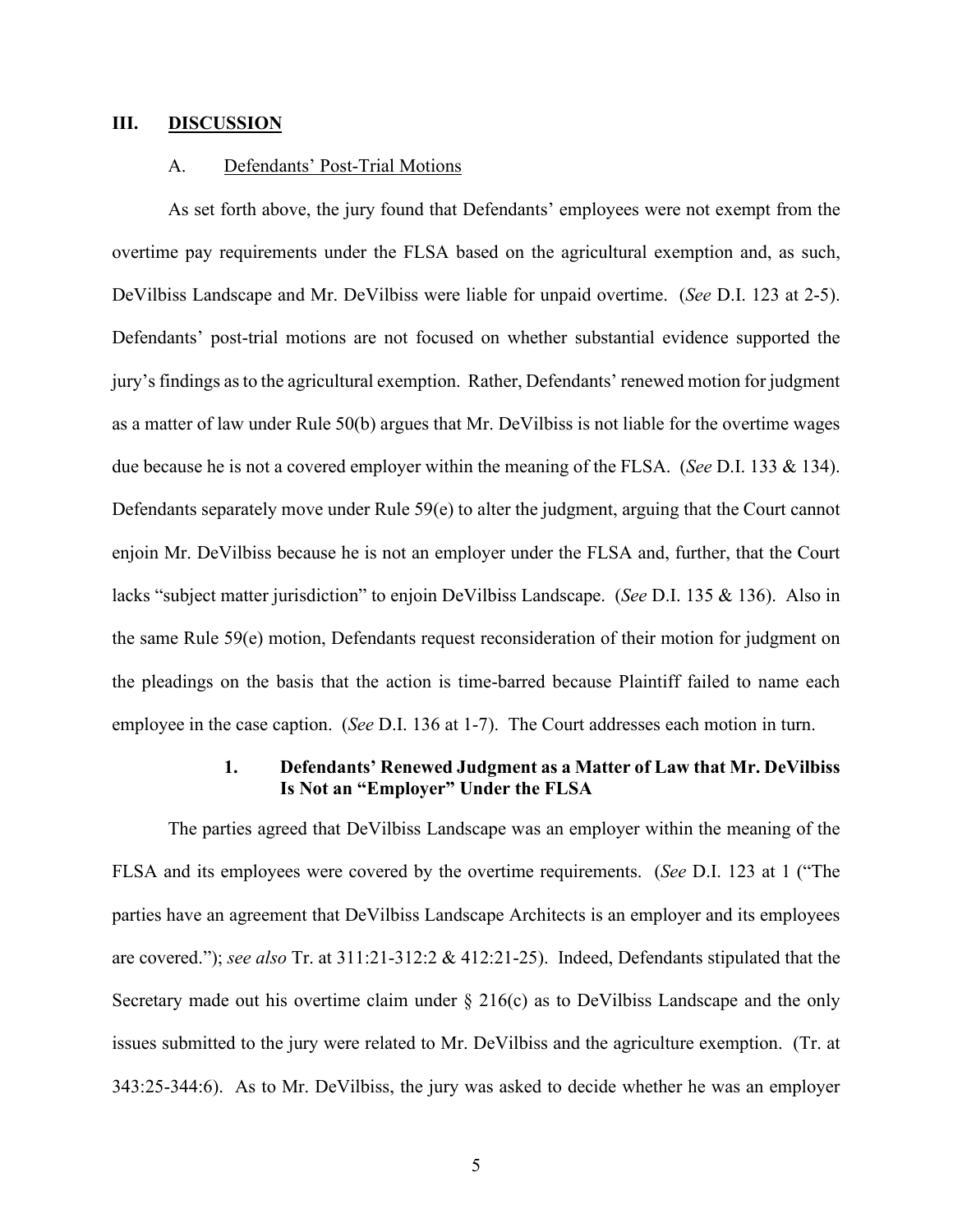within the meaning of the FLSA and whether his employees<sup>[5](#page-6-0)</sup> were either engaged in commerce (or the production of goods for commerce) or employed in an enterprise engaged in commerce (or the production of goods for commerce). (*See* D.I. 123 at Question Nos. 1 & 2). The jury answered yes to both – *i.e.*, that Mr. DeVilbiss was an employer under the FLSA and his employees satisfied the threshold commerce requirement to be eligible for overtime. (*Id.*). Defendants challenge the jury's findings, arguing that "Plaintiff failed to carry its burden of proving that any of Mr. DeVilbiss' employees were 'engaged in commerce' so as to hold him liable as an employer under § 207(a)." (D.I. 134 at 5). In Defendants' view, this necessarily means that Mr. DeVilbiss is not a "covered" employer under the FLSA (because Plaintiff purportedly failed to prove Mr. DeVilbiss's *employees* were covered). (*Id.* at 4 ("Mr. DeVilbiss is Not a 'Covered' Employer."")). Plaintiff argues that Defendants are confusing the concept of "coverage" (which applies to employees and gives them protection under the FLSA) with the definition of "employer" (which gives rise to liability under the FLSA). (*See* D.I. 138 at 1). The Court agrees with Plaintiff.

This dispute first arose in connection with jury instructions. Defendants argued that Plaintiff had to prove that Mr. DeVilbiss was not just an employer under the FLSA, but also a "covered" employer under the FLSA. (*See, e.g.*, D.I. 101 at 18-21 (Defendants' proposed instruction on coverage)). Although the parties struggled to present the issue in a coherent manner, the Court ultimately concluded that Plaintiff did not have to separately prove Mr. DeVilbiss was a "covered" employer within the meaning of the FLSA. (*See* Tr. at 199:5-200:21, 310:1-339:7 & 385:13-4). Rather, based on the relevant statutory language in connection with the definitions provided in § 203, the Court found that Mr. DeVilbiss could be liable for unpaid overtime under

<span id="page-6-0"></span><sup>&</sup>lt;sup>5</sup> The employees at issue with respect to Mr. DeVilbiss are the same ten employees at issue with respect to DeVilbiss Landscape.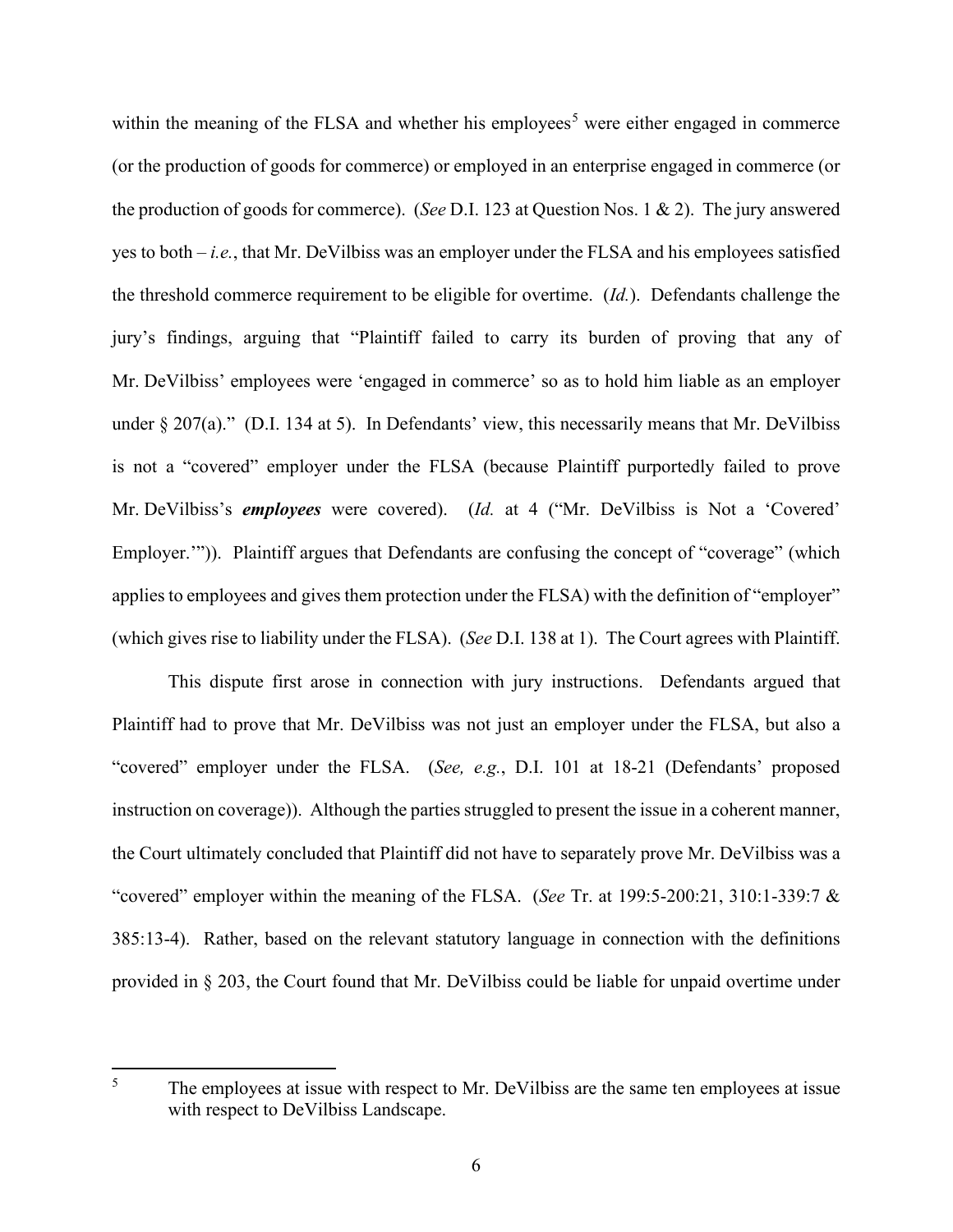the FLSA as long as (1) he was found to be an "employer" as defined therein and (2) the employees at issue were either engaged in commerce or employed in an enterprise engaged in commerce. (Tr. at 385:21-38[6](#page-7-0):4). The jury was instructed accordingly<sup>6</sup> and answered both questions in the affirmative. (D.I. 123 at Question Nos. 1 & 2; *see also* D.I. 121 at 12-13 (final jury instructions)).

In ruling on Defendants' motion under Rule 50(b) here, the Court reiterates its conclusion on the question of "employer" versus "coverage" as it relates to Mr. DeVilbiss. The relevant FLSA overtime provision is as follows:

> Except as otherwise provided in this section, no employer shall employ any of his employees who in any workweek is engaged in commerce or in the production of goods for commerce, or is employed in an enterprise engaged in commerce or in the production of goods for commerce, for a workweek longer than forty hours unless such employee receives compensation for his employment in excess of the hours above specified at a rate not less than one and one-half times the regular rate at which he is employed.

29 U.S.C.  $\S 207(a)(1)$ . The threshold requirement for overtime protection is from the vantage point of the employee – *i.e.*, the employee is either engaged in commerce (or in the production of goods for commerce) or employed in an enterprise that is engaged in commerce or the production of goods for commerce. The FLSA defines "enterprise engaged in commerce or in the production of goods for commerce" to mean "an enterprise that . . . (i) has employees engaged in commerce or in the production of goods for commerce, or that has employees handling, selling, or otherwise working on goods or materials that have been moved in or produced for commerce by any person; and (ii) is an enterprise whose annual gross volume of sales made or business done is not less than \$500,000 (exclusive of excise taxes at the retail level that are separately stated)." 29 U.S.C. § 203(s)(1)(A)(i)-(ii). And the FLSA defines "employer" broadly to "include[] any person acting

<span id="page-7-0"></span><sup>&</sup>lt;sup>6</sup> Both sides moved for judgment as a matter of law on this issue and the Court denied both motions. (Tr. at 339:3-13; *see also id.* at 310:1-16).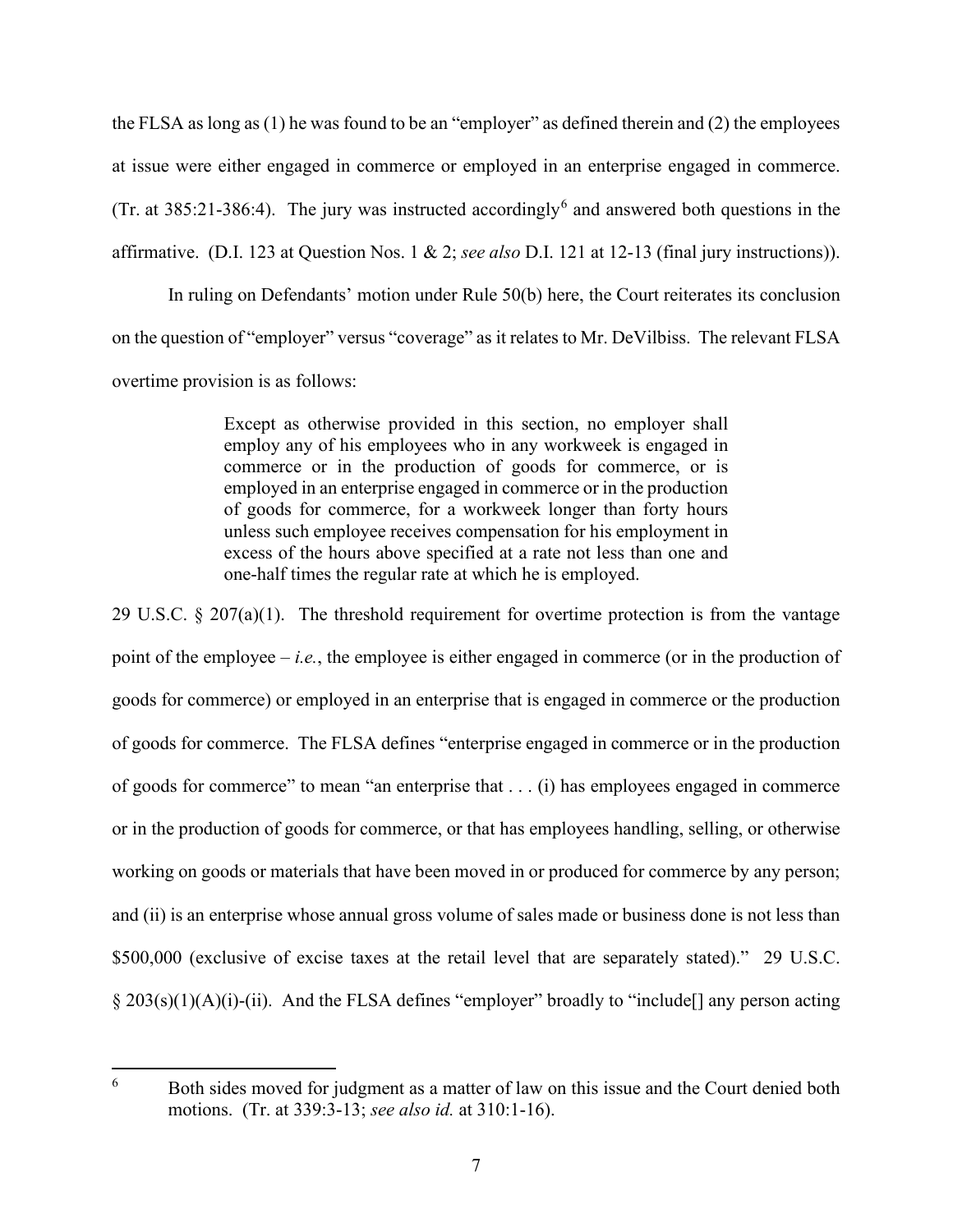directly or indirectly in the interest of an employer in relation to an employee." 29 U.S.C. § 203(d). Apart from the *employee* commerce requirement above, the statute says nothing about an employer satisfying any threshold test to trigger this FLSA overtime provision. Moreover, the plain language of the statute shows that the threshold commerce requirement for the employee need only be satisfied once. That is, an employee can be employed in an enterprise engaged in commerce (thereby falling within coverage of the FLSA) and that employee can also be simultaneously employed by an individual (*e.g.*, someone who owns an enterprise entity). In that situation where there is enterprise coverage for the employee and an individual employer is also involved, the only question as to the individual employer is whether he or she is an "employer" as defined by the FLSA such as to be liable for any FLSA violations. That is precisely the situation here.

Thus, although Defendants are correct that the employees at issue must fall within the threshold commerce requirement to be eligible for overtime under § 207(a)(1) (*see* D.I. 134 at 5- 6), the Secretary is not required to prove this element for each *employer* at issue. [7](#page-8-0) Indeed, Defendants admitted this element was met when they stipulated that DeVilbiss Landscape's employees were covered by the FLSA and that DeVilbiss Landscape was "an enterprise engaged in commerce or in the production of goods for commerce" within the meaning of the FLSA.<sup>[8](#page-8-1)</sup> (*See*,

<span id="page-8-0"></span> $7 \text{$  The problem with Defendants' arguments (and supporting authority) is that they are from the vantage point of the individual employees – *i.e.*, actions initiated by employees, not the Secretary. This distinction is relevant because suits by individuals under  $\S 216(b)$  require a plaintiff to show he is covered by the FLSA such that he may sue his employer for FLSA violations. Indeed, many of Defendants' cases include language about plaintiffs showing that the FLSA overtime provision applies. (*See* D.I. 134 at 4). This makes no sense in the context of an action brought by the Secretary under  $\S$  216(c), where the plaintiff is the Secretary of Labor and does not need to show the FLSA applies to it.

<span id="page-8-1"></span><sup>&</sup>lt;sup>8</sup> To be sure, Defendants separately stipulated that DeVilbiss Landscape and its employees handled goods that had been moved in interstate commerce and that DeVilbiss Landscape had annual gross revenues exceeding \$500,000 for each relevant year. (*See* Tr. at 138:14- 139:7 & 141:20-22; *see also id.* at 139:10-140:13 (employees at issue employed by DeVilbiss Landscape)). These stipulations also establish that the employees at issue were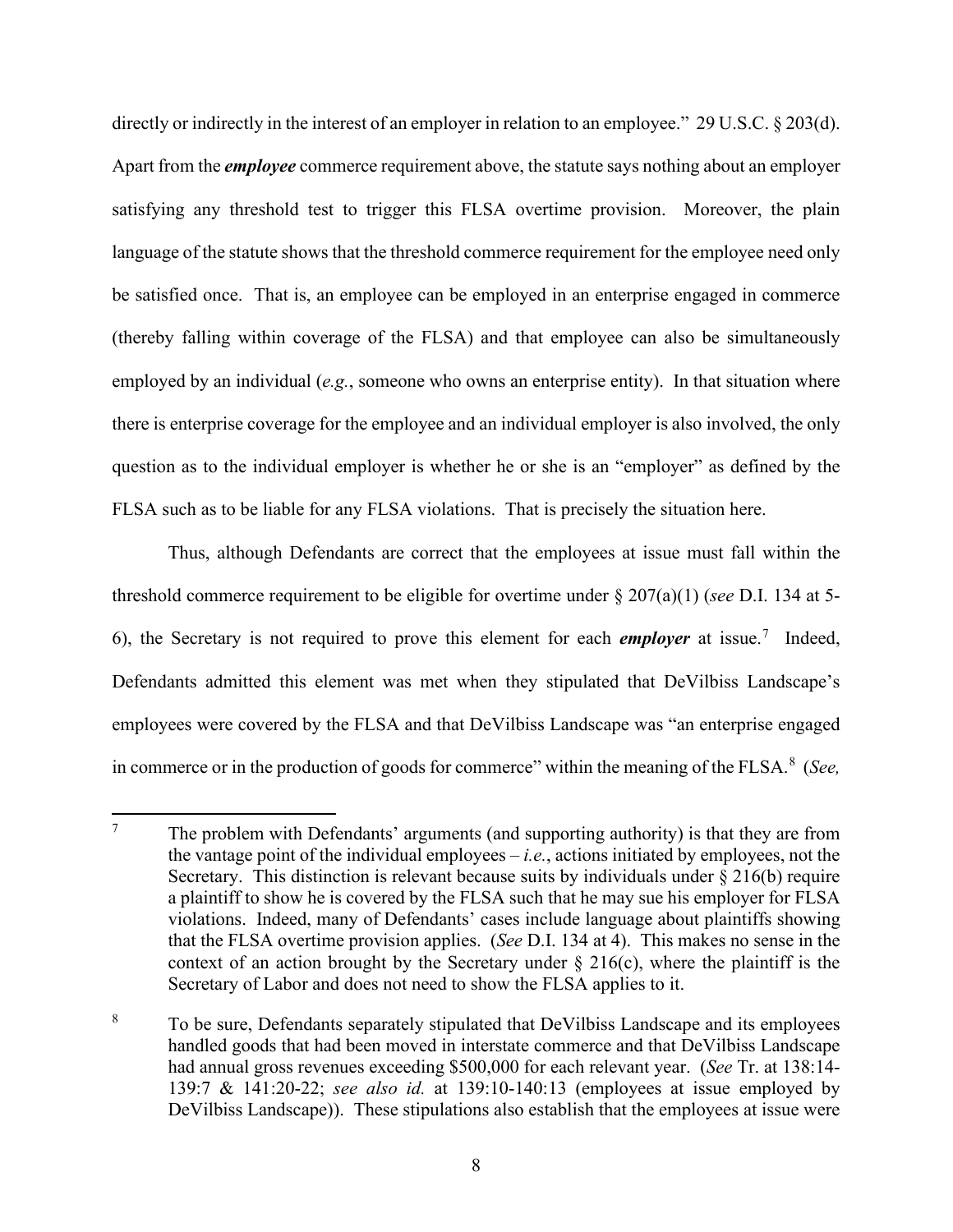*e.g.*, D.I. 123 at 1 ("The parties have an agreement that DeVilbiss Landscape Architects is an employer and its employees are covered."); Tr. at 412:21-25 ("The parties have stipulated that during the relevant time period, the employees at issue in this case were employed in an enterprise that had annual gross sales of at least \$500,000 and was an enterprise engaged in commerce or in the production of goods for commerce."); *see also* Tr. at 311:21-312:2 ("THE COURT: . . . Do you agree that the coverage issue is not disputed for the entity [DeVilbiss Landscape]? MR. SULLIVAN: I think we stipulated to that, Your Honor.")). The natural consequence of these stipulations is that the ten employees at issue here all satisfy the commerce requirement set forth in the overtime provision of  $\S 207(a)(1)$ . As such, the jury was required to answer "YES" to Question No. 2. And the jury did. (D.I. 123 at 1). There is no basis to disturb this finding.

Finally, although Defendants confuse the issue of "coverage" with "employer" status, it may be that Defendants' argument is really about whether Mr. DeVilbiss is also an employer alongside DeVilbiss Landscape that is jointly liable for the failure to pay overtime.<sup>[9](#page-9-0)</sup> That is, the issue that Defendants are complaining of is not one of coverage but rather one of personal liability. Even if that were Defendants' argument, however, the Court would not disturb the verdict or shield Mr. DeVilbiss from liability. First, Defendants did not separately challenge the jury's finding that Mr. DeVilbiss is an "employer." (*Compare* D.I. 123 at Question No. 1, *with* D.I. 134 (Defendants' brief silent on this issue)). Indeed, such a challenge would be difficult because Defendants stipulated that "Paul DeVilbiss was the owner of DeVilbiss Landscape Architects during the relevant time period . . . [and that] . . . Paul DeVilbiss had the authority to hire, fire, and set rates

employed in "an enterprise engaged in commerce or in the production of goods commerce" within the meaning of the FLSA, thereby triggering the overtime protections of  $\S 207(a)(1)$ .

<span id="page-9-0"></span><sup>&</sup>lt;sup>9</sup> Again, Defendants conceded that the Secretary prevailed on his overtime claim as it related to the DeVilbiss Landscape entity. (Tr. at 343:25-344:6).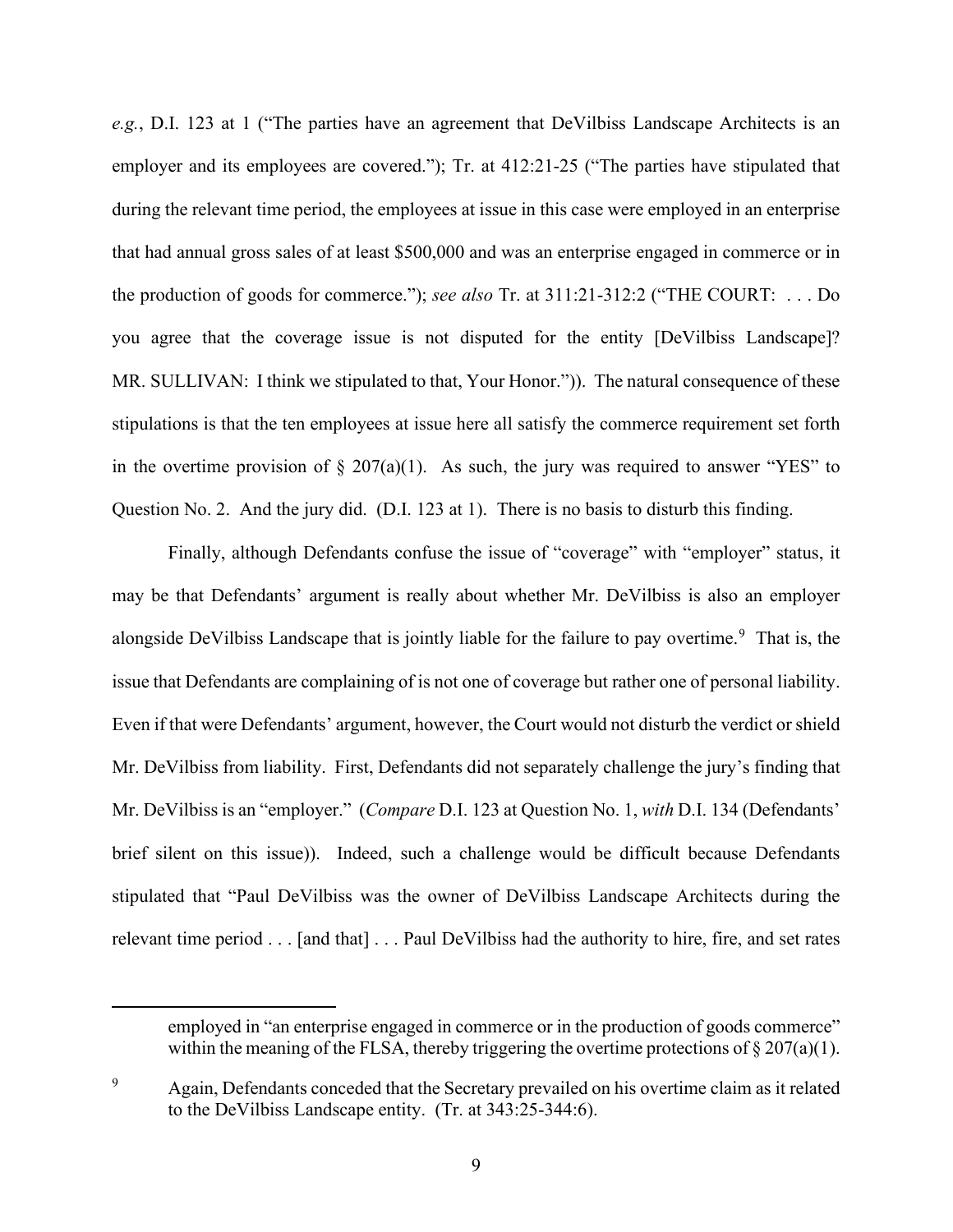of pay for the [employees at issue]." (D.I. 91 ¶¶ 6-7 (admitted facts); *see also* Tr. at 140:10-21 (stipulated facts being read into the record); 411:100-14 (Court instructing the jury as to same)). These admitted facts support the finding that Mr. DeVilbiss is an "employer" within the meaning of the FLSA under the Third Circuit's *Enterprise* test. *See In re Enter. Rent-A-Car Wage & Hour Emp. Pracs. Litig.*, 683 F.3d 462, 469 (3d Cir. 2012). Moreover, the FLSA's definition of "employer" is broad and contemplates liability for multiple employers for any given employee. "Under the FLSA, multiple persons or entities can be responsible for a single employee's wages as 'joint employers' in certain situations." *Thompson v. Real Est. Mortg. Network*, 748 F.3d 142, 148 (3d Cir. 2014); *see also Dole v. Elliott Travel & Tours, Inc.*, 942 F.2d 962, 965 (6th Cir. 1991) ("The FLSA contemplates there being several simultaneous employers who may be responsible for compliance with the FLSA." (citing *Falk v. Brennan*, 414 U.S. 190, 195 (1973))); *Donovan v. Agnew*, 712 F.2d 1509, 1511 (1st Cir. 1983) ("The overwhelming weight of authority is that a corporate officer with operational control of a corporation's covered enterprise is an employer along with the corporation, jointly and severally liable under the FLSA for unpaid wages."). Because Mr. DeVilbiss meets the definition of "employer" under the FLSA and multiple employers may be liable for failure to pay overtime, the Court finds no reason to disturb the verdict.

In sum, because substantial evidence supported the jury's finding that Mr. DeVilbiss's employees satisfied the threshold commerce requirement so as to be protected by the overtime pay requirements of the FLSA (and that Mr. DeVilbiss was an "employer" properly held liable under the FLSA), Defendants' motion under Rule 50(b) will be denied.

### **2. Defendants' Motion Under Rule 59(e) to Alter the Judgment and for Reconsideration of Defendants' Motion for Judgment on the Pleadings**

On July 19, 2021, the Court entered judgment under Rule 58(b). (*See* D.I. 127). That judgment was derived from a proposed form of judgment that was jointly submitted by the parties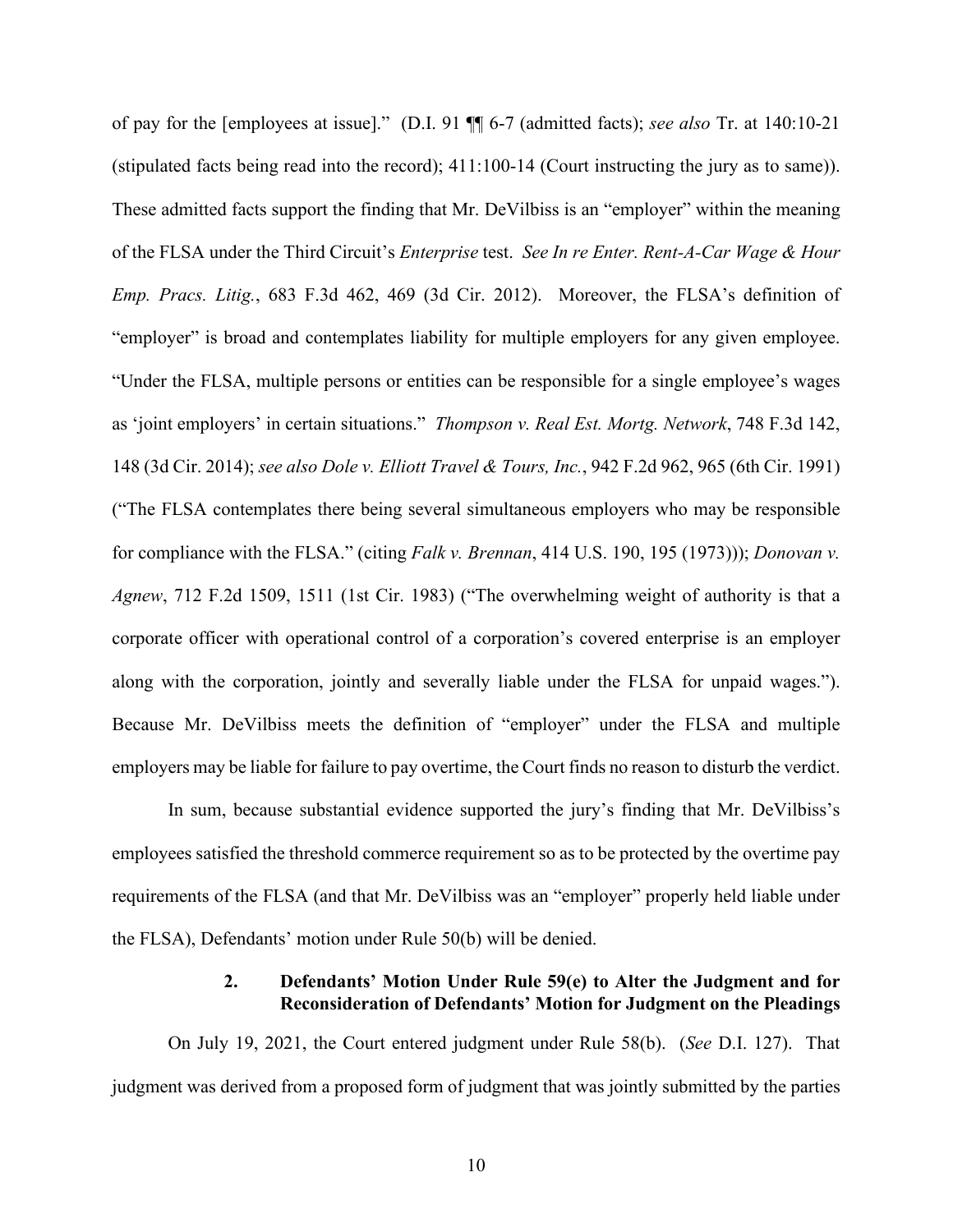– one that included a number of agreed-upon provisions. (*See* D.I. 126). Defendants now seek to alter that judgment under Rule 59(e), arguing that injunctive relief is not proper against DeVilbiss Landscape or Mr. DeVilbiss for separate reasons. (*See* D.I. 136 at 7-9). Also moving under Rule 59(e), Defendants request that the Court reconsider its denial of Defendants' request for judgment on the pleadings on the grounds that this action is time-barred because Plaintiff did not name individual employees as plaintiffs in the case caption. (*See id.* at 1-7; *see also id.* at 1-2 ("Defendants respectfully seek reconsideration in order to prevent a manifest error of law and manifest injustice.").

Turning first to Defendants' motion for reconsideration, the decision for which reconsideration is sought is from March 2020. (*See* D.I. 79 & 144). In that decision, the Court addressed Defendants' argument that the Secretary must list each individual employee in the case caption in order to constitute a timely filed action under § 216. (*See* D.I. 52 & 53). In particular, Defendants argued that the statute of limitations continues to run for each individual owed overtime until the Secretary designates the individuals as a party plaintiffs under  $\S 216(c)$ . (D.I. 53) at 3-9). In Defendants' view, this meant that the Secretary was required to list in the caption as plaintiffs each individual purportedly owed overtime by Defendants for the action to be considered commenced as to those individuals (and because Plaintiff failed to ever do so, the action was timebarred). Plaintiff responded that no such formality was necessary in an action maintained by the Secretary, arguing that it was sufficient to name the ten employees at issue in Schedule A attached to the Complaint. (D.I. 54 at 6-10; *see also* D.I. 1, Schedule A). At the conclusion of argument held on March 18, 2020, the Court denied Defendants' motion, ultimately agreeing with Plaintiff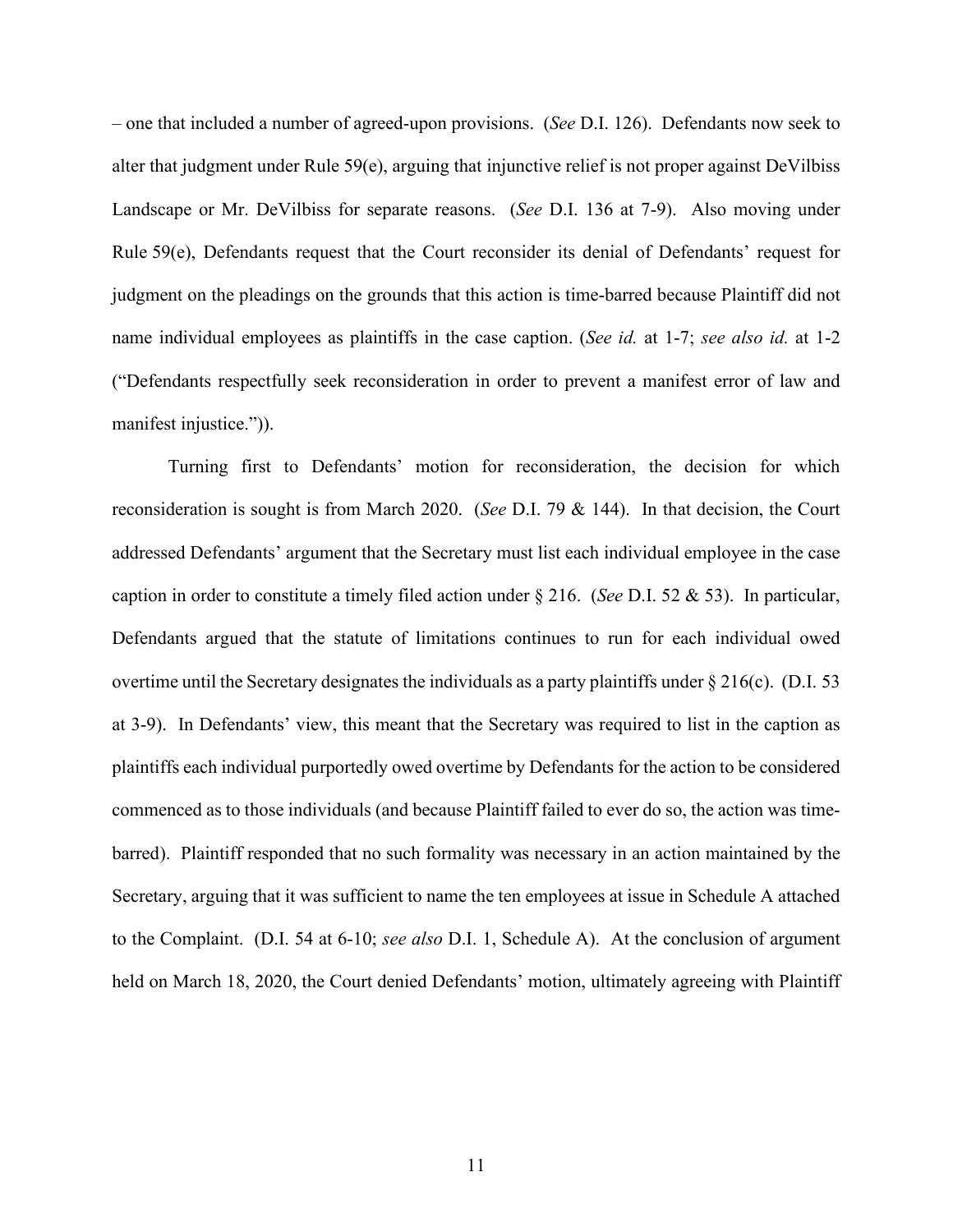that naming the affected employees in Schedule A was sufficient. (*See* D.I. 144 at 38:2-39:8). Defendants *now*<sup>[10](#page-12-0)</sup> seek reconsideration of that decision under Rule 59(e). (D.I. 136 at 1-7).

The purpose of a motion for reconsideration is to "correct manifest errors of law or fact or to present newly discovered evidence." *Max's Seafood*, 176 F.3d at 677. "A proper Rule 59(e) motion . . . must rely on one of three grounds: (1) an intervening change in controlling law; (2) the availability of new evidence; or (3) the need to correct a clear error of law or fact or to prevent manifest injustice." *Lazaridis v. Wehmer*, 591 F.3d 666, 669 (3d Cir. 2010). Defendants argue that reconsideration is necessary and appropriate here to correct a clear error of law and to prevent manifest injustice based on a Supreme Court decision that issued on April 29, 2021. (*See* D.I. 136 at 1-2). That case, *Niz-Chavez v. Garland*, 141 S. Ct. 1474 (2021), involved a provision of the Illegal Immigration Reform and Immigration Responsibility Act that pauses the period of time a non-resident is considered to have spent in the United States continuously. The relevant provision states that a non-resident's period of continuous presence in the United States stops when the nonresident is served with a notice to appear for removal proceedings. Despite the Government's practice to the contrary, the Supreme Court held that the plain language of the statute required service of a single document containing all of the requisite information to constitute sufficient notice to trigger the "stop time" provision. *Id.* at 1486.

Even if the *Niz-Chavez* case were relevant to any issue in this case, the Court would find Defendants' request untimely. *Niz-Chavez* issued in April 2021 and Defendants waited until August 2021 (*i.e.*, well after trial) to request reconsideration of their motion for judgment on the pleadings. If Defendants thought *Niz-Chavez* at all relevant to their time-bar arguments, Defendants should have raised the issue as soon as the Supreme Court decision issued. More

<span id="page-12-0"></span><sup>&</sup>lt;sup>10</sup> Defendants never requested reconsideration of the Court's decision under Local Rule 7.1.5.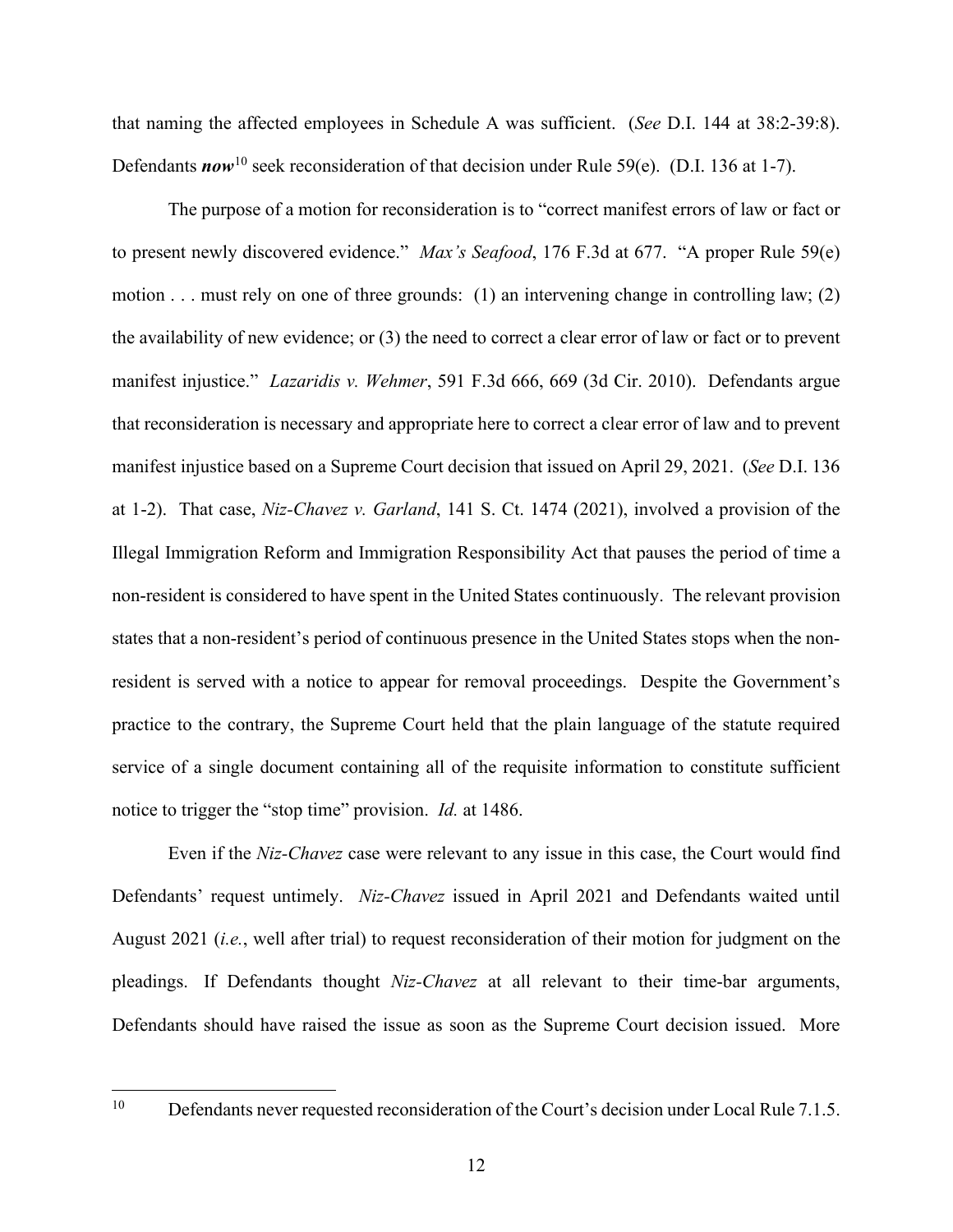troubling is that *Niz-Chavez* came out *before* the parties submitted the proposed pretrial order on June 16, 2021 – when Defendants again raised this issue despite the Court already having decided it in connection with summary judgment. (*See* D.I. 91 at 10-11 (Defendants failing to raise *Niz-Chavez*)). And Defendants never mentioned *Niz-Chavez* at the final pretrial conference. It is simply too late for *Niz-Chavez* to be a credible basis for Defendants' motion for reconsideration, even if that case did constitute an intervening change in controlling law. *See Cirba Inc. v. VMWARE, Inc.*, No. 19-742-LPS, 2020 WL 7489765, at \*2 (D. Del. Dec. 21, 2020) (finding reconsideration arguments waived where movant relied upon case that issued two days before the Court heard oral argument and three weeks before Court made its decision for which reconsideration was sought). In any event, *Niz-Chavez* had nothing do with the FLSA or any remotely analogous provision in the Illegal Immigration Reform and Immigration Responsibility Act. The Court can discern no reason why it is being offered as a justification to modify its ruling that the Secretary of Labor need not list the individual employees as party plaintiffs in the case caption in an FLSA overtime violation case. Therefore, the Court will deny Defendants' request for reconsideration of the Court's decision as it relates to the time-bar arguments.

Finally, as to Defendants' motion under Rule 59(e) to alter or amend the judgment's injunctive relief provisions, Defendants' arguments are not well taken. The language in the operative judgment is the very language that Plaintiff and Defendants jointly proposed. (*Compare* D.I. 126 ¶¶ 8-9, *with* D.I. 127 ¶¶ 5-6). Defendants agreed to be subject to injunctions related to future violations of the FLSA and from withholding the overtime pay that was due in this case. (*Id.*). If Defendants took issue with the form or substance of the injunctive relief provisions in the judgment, they should not have agreed to the language at all. Rather, Defendants should have taken the time to draft provisions they were satisfied with and submitted those as a competing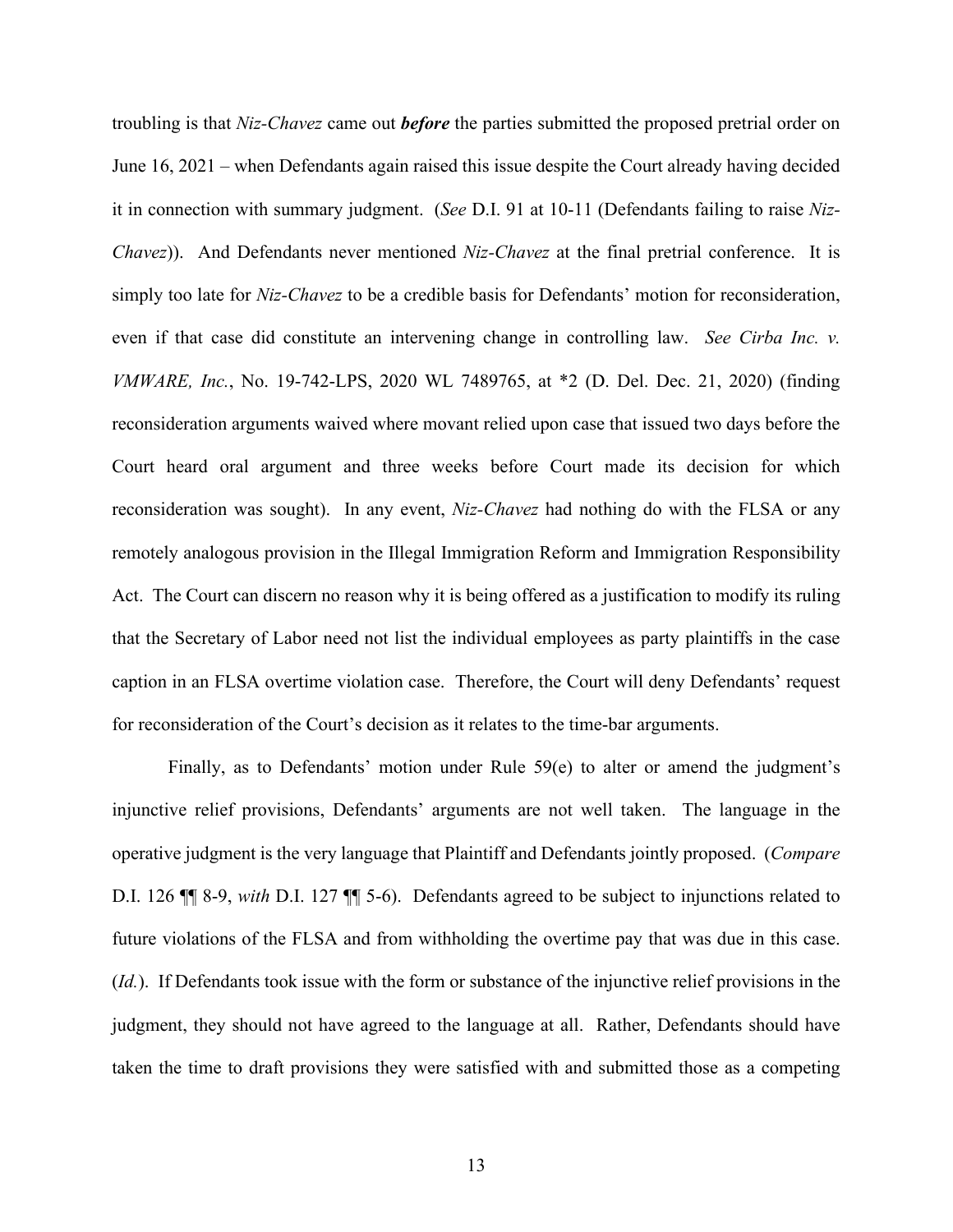proposal to any differing language offered by Plaintiff.<sup>[11](#page-14-0)</sup> And as to the substance of their arguments, Defendants do not cite a single case that supports their position that DeVilbiss Landscape cannot be subject to an injunction because it is currently "shuttered." (*See* D.I. 136 at 7-9). And although Defendants argue that Mr. DeVilbiss should not be enjoined because he is not a "covered" employer within the meaning of the FLSA, the Court has already rejected that argument. (*See supra* § III.A.1). Defendants make no other arguments as to why the agreed-upon injunction as to Mr. DeVilbiss is improper. Therefore, Defendants' motion to alter or amend the injunctive relief provisions of the judgment will be denied.

#### B. Plaintiff's Motion to Amend the Judgment

As set forth above, the jury found that Defendants were liable for unpaid overtime to the ten employees at issue, during the time period spanning from April 2015 to April 2016. (D.I. 123 at 3-5). Because the jury found that Defendants' failure to pay overtime was not willful, Plaintiff could not recover damages for violations for an additional year – *i.e.*, violations occurring from April 2014 to April 2015. (*See* D.I. 123 at 6; *see also* D.I. 121 at 19 & 21 (final jury instruction on statute of limitations and willfulness and the impact on damages)).<sup>[12](#page-14-1)</sup> Plaintiff now moves under Rule 59(e) to amend the judgment to include liquidated damages in the full amount authorized by the statute. (*See* D.I. 131 & 132). In that same motion under Rule 59(e), Plaintiff also requests

<span id="page-14-0"></span><sup>&</sup>lt;sup>11</sup> That the parties included a boilerplate reservation of rights in their proposed form of judgment does not change the Court's conclusion. (*See* D.I. 126 ¶ 10). If that could allow Defendants to avoid the language they agreed to, joint proposals would be largely meaningless. *See, e.g.*, *United States v. Swift & Co.*, 286 U.S. 106, 119 (1932) (Cardozo, J.) ("Nothing less than a clear showing of grievous wrong evoked by new and unforeseen conditions should lead us to change what was decreed after years of litigation with the consent of all concerned.").

<span id="page-14-1"></span><sup>&</sup>lt;sup>12</sup> Willful violations of the FLSA operate to extend the statute of limitations from two years to three years. *See* 29 U.S.C. § 255(a); *see also Souryavong v. Lackawanna Cty.*, 872 F.3d 122, 126 (3d Cir. 2017).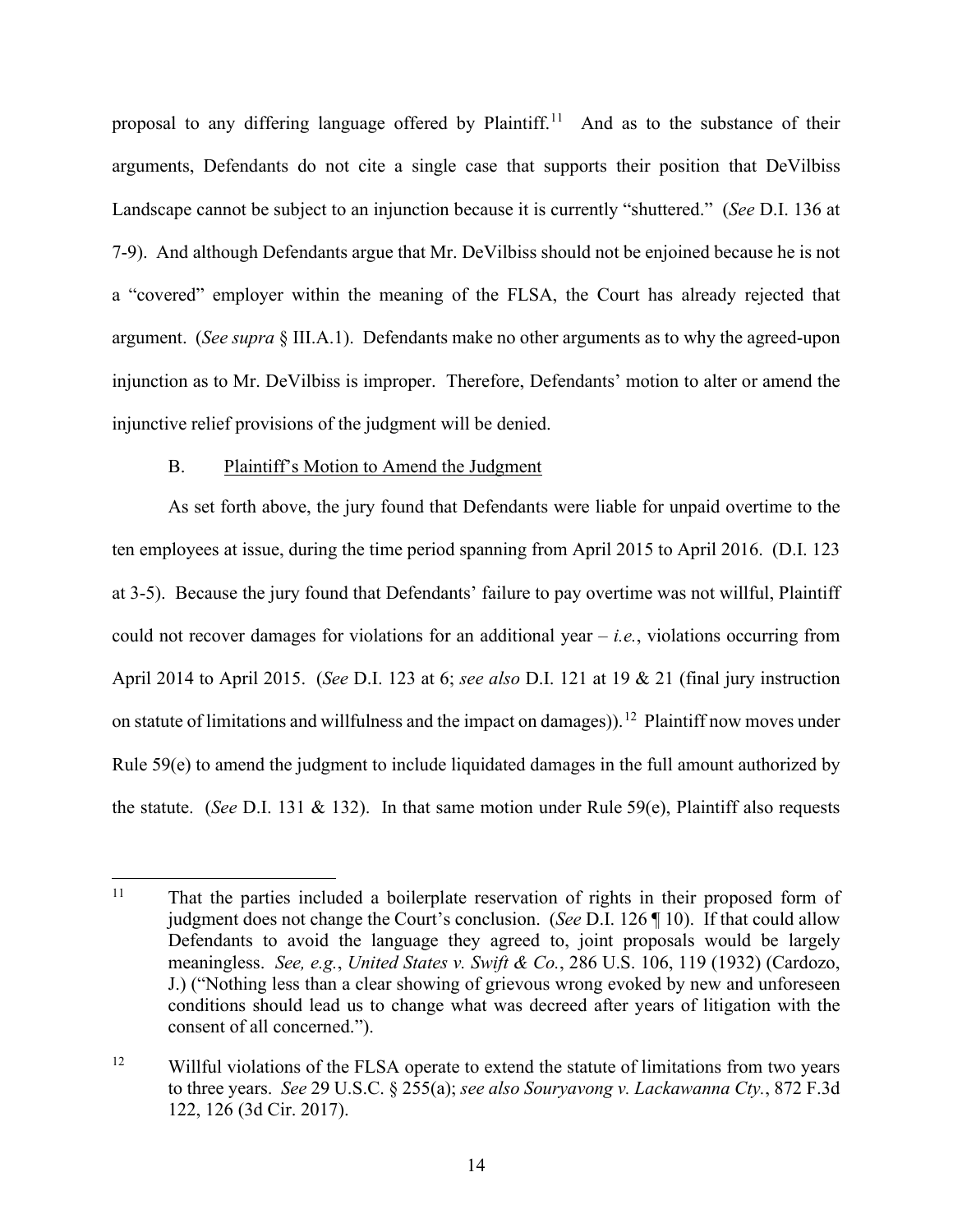that the Court find as a matter of law that Defendants' violations were willful. (*See* D.I. 131 at 1; D.I. 132 at 9 ("Plaintiff asks that the Court amend the judgment as permitted under Fed. R. Civ. Pro. 59(e) to reflect that the violations were willful.")). The Court will begin with Plaintiff's request to amend the judgment to include liquidated damages in the full amount permitted by law.

### **1. Plaintiff's Request to Amend the Judgment to Include Liquidated Damages Under § 216**

The FLSA provides that the Secretary may recover as liquidated damages an amount equal to the amount of unpaid overtime owed by the Defendants. *See* 29 U.S.C. § 216(c) ("The Secretary may bring an action in any court of competent jurisdiction to recover the amount of unpaid minimum wages or overtime compensation and an equal amount as liquidated damages."). "Liquidated damages are compensatory. They ease any hardship endured by employees who were deprived of lawfully earned wages." *Sec'y United States Dep't of Lab. v. Am. Future Sys., Inc.*, 873 F.3d 420, 433 (3d Cir. 2017); *see also Martin v. Selker Bros.*, 949 F.2d 1286, 1299 (3d Cir. 1991) (explaining that liquidated damages "are compensatory rather than punitive in nature"). Moreover, liquidated damages under the FLSA are mandatory except where the Court finds the employer acted reasonably and in good faith. *See American Future*, 873 F.3d at 433; *see also* 29 U.S.C. § 260 ("[I]f the employer shows to the satisfaction of the court that the act or omission giving rise to such action was in good faith and that he had reasonable grounds for believing that his act or omission was not a violation of the [FLSA], the court may, in its sound discretion, award no liquidated damages or award any amount thereof not to exceed the amount specified in [§ 216]."). Indeed, liquidated damages are recoverable even in the absence of an intentional violation. *Williams v. Tri-County Growers, Inc.*, 747 F.2d 121, 129 (3d Cir. 1984). Whether to reduce or eliminate liquidated damages is a matter left to the Court's sound discretion. *See* 29 U.S.C. § 260.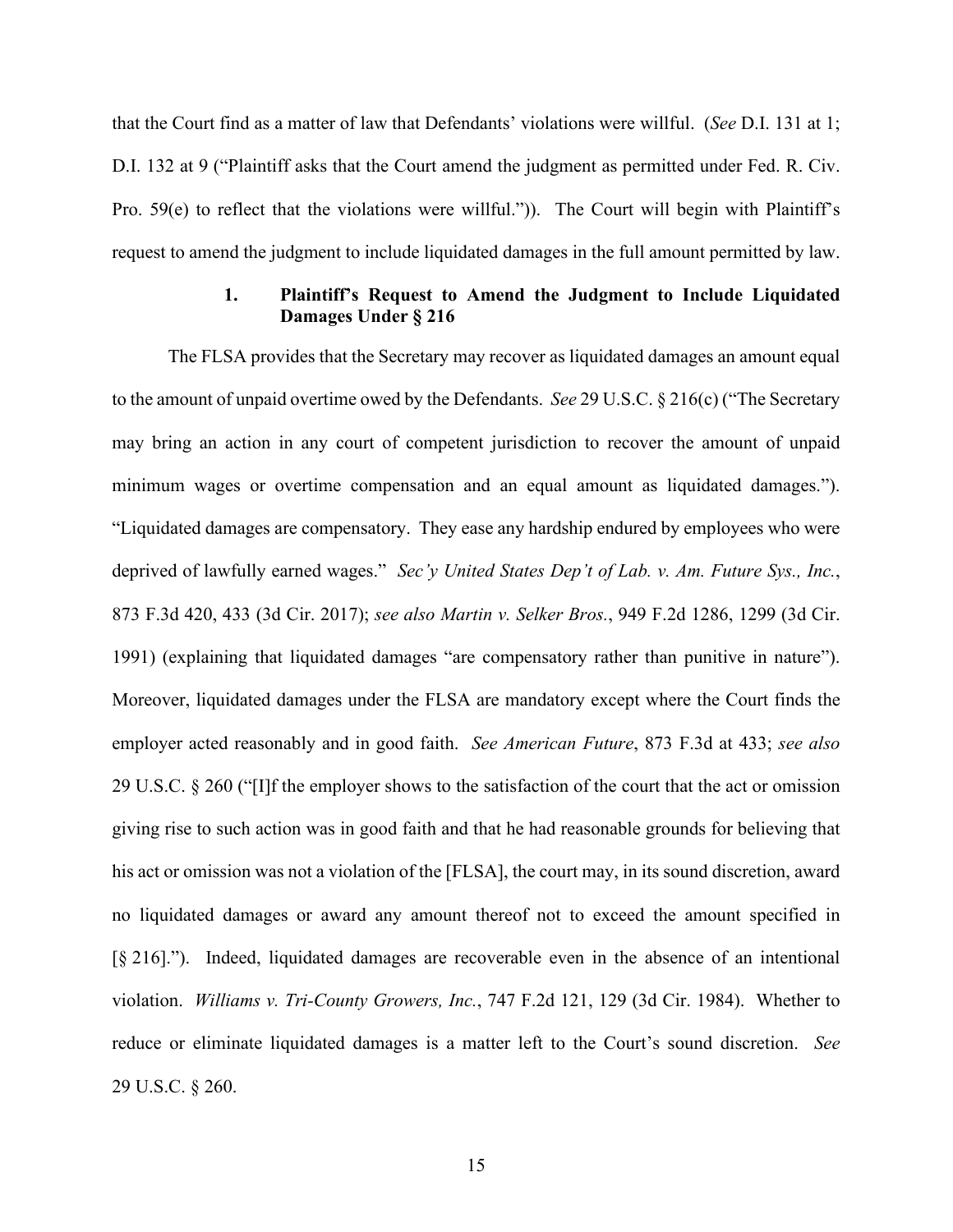The employer bears a "plain and substantial" burden of proving that it should be afforded any discretionary relief from the mandatory liquidated damages requirement. *Martin v. Cooper Elec. Supply Co.*, 940 F.2d 896, 907 (3d Cir. 1991). "[E]mployers must show good faith and reasonable grounds before a court may exercise 'sound discretion' to deny or limit liquidated damages." *Id.*; *see also Walton v. United Consumers Club, Inc.*, 786 F.2d 303, 310 (7th Cir. 1986) ("Double damages are the norm, single damages the exception, the burden on the employer."). "The good faith requirement is a subjective one that 'requires that the employer have an honest intention to ascertain and follow the dictates of the Act.'" *Cooper Electric Supply*, 940 F.2d at 907 (quoting *Tri-County Growers*, 747 F.2d at 129). As to the reasonableness requirement, the employer's conduct is assessed under an objective standard. *See Tri-County Growers*, 747 F.2d at 129. "Ignorance alone will not exonerate the employer under the objective reasonableness test." *Id.* If the employer cannot produce "plain and substantial evidence" that it satisfies both the good faith and objective reasonableness prongs, the Court has no discretion to deny liquidated damages. *Id.* This burden is "difficult" for the employer to meet. *Cooper Elec. Supply Co.*, 940 F.2d at 908.

As to the first prong – subjective good faith – Plaintiff argues that Defendants have offered no evidence that they attempted to discern whether they were in compliance with the FLSA's overtime requirements. (D.I. 132 at 6). In their opposition, the only "evidence" that Defendants cite is the fact that the jury found the FLSA violations were not willful. (D.I. 140 at 6-7). In Defendants' view, the jury's finding of no willfulness "indicates that the jury believed Mr. DeVilbiss was not aware that the failure to pay the overtime premium was a violation of the FLSA. This is the equivalent of a good faith finding." (*Id.* at 7). Yet Defendants cite no cases to support their assertion that a jury's finding of no willfulness necessitates a finding of good faith in the liquidated damages inquiry. This would be an odd result as willfulness and good faith are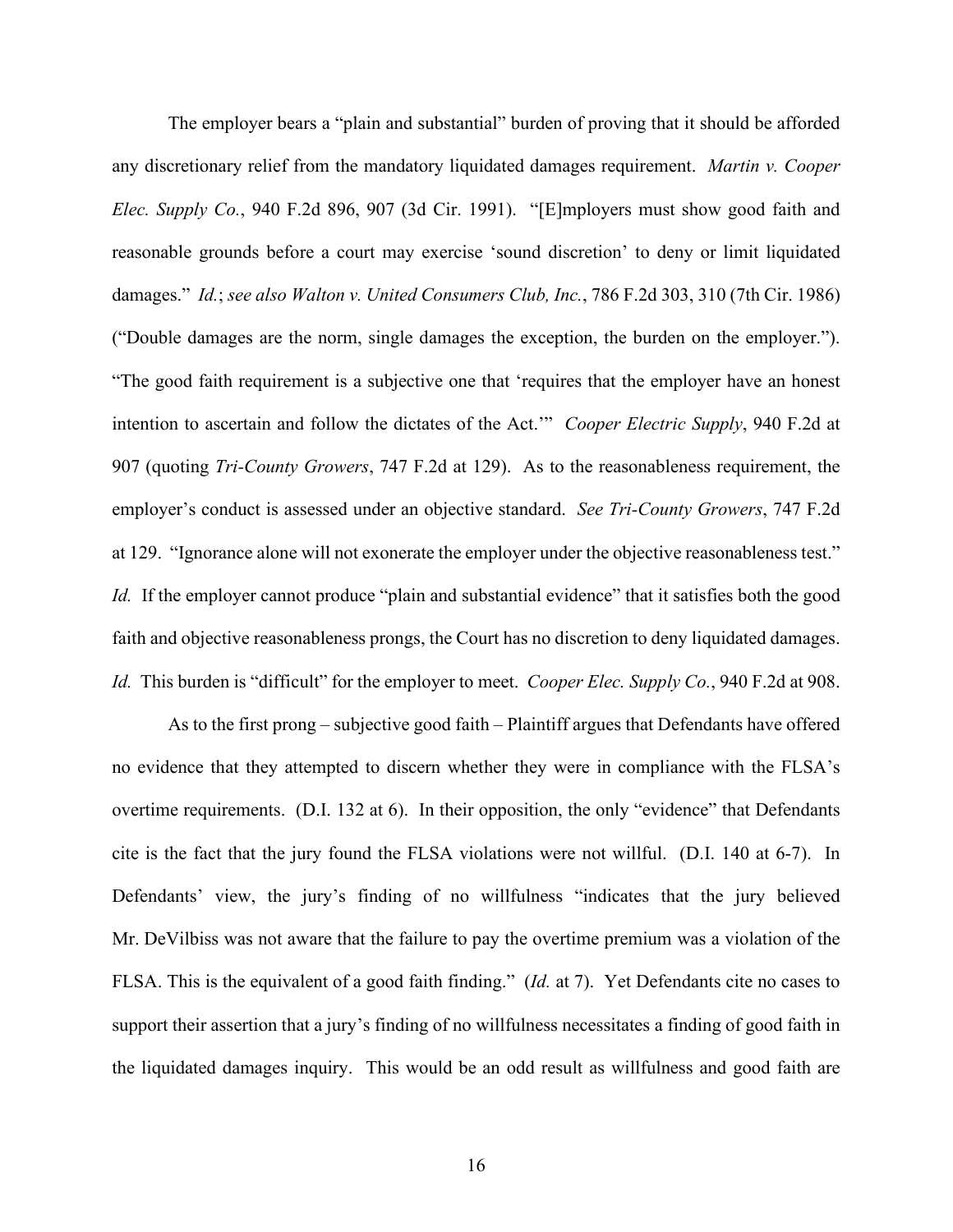distinct inquiries, operating under different standards, belonging to opposing parties. *See Al Stewart v. Picante Grille LLC*, No. 2:19-00866-RJC, 2021 WL 5920812, at \*10 (W.D. Pa. Dec. 15, 2021) ("Defendants conflate the standard for willfulness, upon which a plaintiff bears the burden of proof, and the standard for an employer's relief from otherwise mandatory liquidated damages, i.e., the good faith requirement, upon which the employer bears the burden of proof."). In fact, that the Third Circuit permits liquidated damages even in the absence of an intentional (*i.e.*, willful) violation shows that Defendants cannot be correct. *See Tri-County Growers*, 747 F.2d at 129.

More problematic, however, is that Defendants provide the Court with no evidence to support a finding of subjective good faith. (*See* D.I. 140 at 6-7). To satisfy their burden on this first prong, Defendants must show they "took affirmative steps to ascertain the [FLSA]'s requirements, but nonetheless, violated its provisions." *Cooper Electric Supply*, 940 F.2d at 908. That showing requires evidence. Defendants do not point the Court to any record evidence that shows an honest intention to determine the FLSA's overtime requirements with respect to the ten employees at issue here. The Court has also reviewed the trial record and found the requisite "plain and substantial evidence" to be lacking. Mr. DeVilbiss testified that he was told by third-party Labor Consultants International ("LCI") that he was in compliance, that his accountant confirmed the same and that he also did some research on the internet. (Tr. at 178:25-180:13; *see also* Tr. at 193:2-194:12 & 194:24-196:2). Mr. DeVilbiss "felt in [his] heart" that he was doing the right thing. (*Id.* at 180:12). LCI was not called to testify at trial. Nor was Mr. DeVilbiss's accountant. And Mr. DeVilbiss offered no documentary evidence of these communications or his own internet research. In terms of ascertaining the FLSA's overtime requirements and how to comply therewith, the Court finds there is insufficient evidence of the requisite subjective good faith.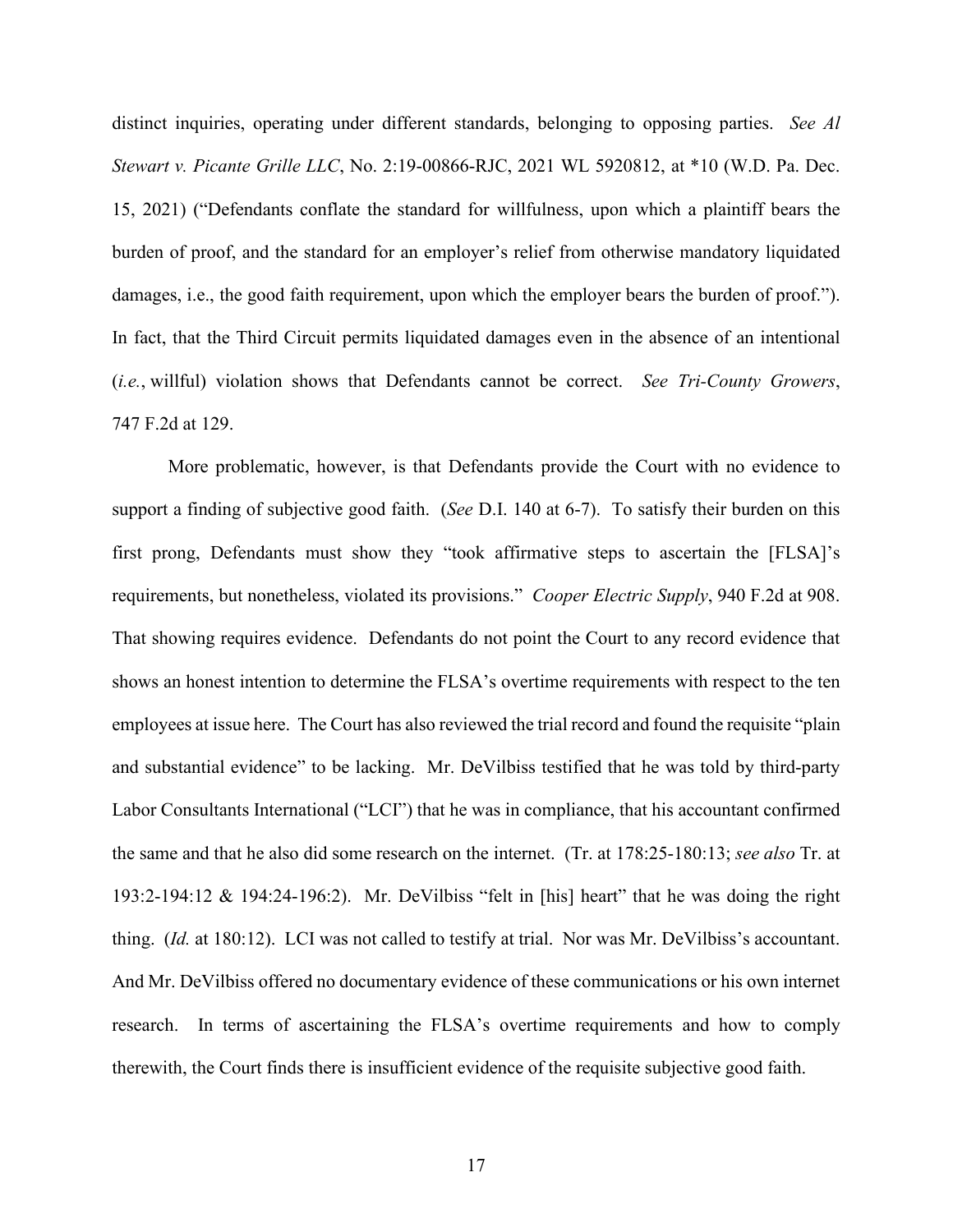Having found that Defendants have failed to come forward with "plain and substantial evidence" of their subjective good faith, the Court is left without discretion to reduce or eliminate liquidated damages and need not proceed to the objective reasonableness prong. *See Tri-County Growers*, 747 F.2d at 129; *see also Acosta v. Heart II Heart, LLC*, No. 2:17-1242, 2019 WL 5197329, at \*9 (W.D. Pa. Oct. 15, 2019) ("By taking no affirmative steps prior to Wage and Labor's investigation, Defendants cannot demonstrate good faith. This is fatal to Defendants' position and the Court's analysis need proceed no further."). Plaintiff's motion to alter or amend the judgment to include liquidated damages in an amount equal to the overtime backpay due will be granted. Thus, the judgment will be amended to include an additional \$50,622.64 in damages.

## **2. Plaintiff's Request to Amend the Judgment to Overturn the Jury's Finding that Defendants' FLSA Violations Were Not Willful**

After hearing evidence presented by Plaintiff and countervailing evidence offered by Defendants, the jury found that Defendants' failure to pay overtime to the ten employees at issue was not willful. (*See* D.I. 123 at 6). Plaintiff argues that "[t]he jury's verdict that Defendants' conduct was not willful was contrary to the facts and the law and should be vacated." (D.I. 132 at 2; *see also id.* at 9 ("The facts that the court needs to consider with respect to willfulness are not in dispute; the jury made a legal error in not finding willfulness based on the record evidence.")). As such, Plaintiff requests under Rule 59(e) that the Court amend the judgment to find that Defendants' failure to pay overtime was willful as a matter of law. (*See id.* at 9-12). The Court disagrees that Rule 59(e) is the proper mechanism to advance these arguments.

"Rule 59(e) allows a trial court to correct a verdict that is incorrect as a matter of law." *Watcher v. Pottsville Area Emergency Med. Servs., Inc.*, 248 F. App'x 272, 275 (3d Cir. 2007); *see also Keifer v. Reinhart Foodservices, LLC*, 563 F. App'x 112, 115 (3d Cir. 2014) ("[I]f the jury erred as a matter of law in awarding loss of future earnings and/or future medical expenses to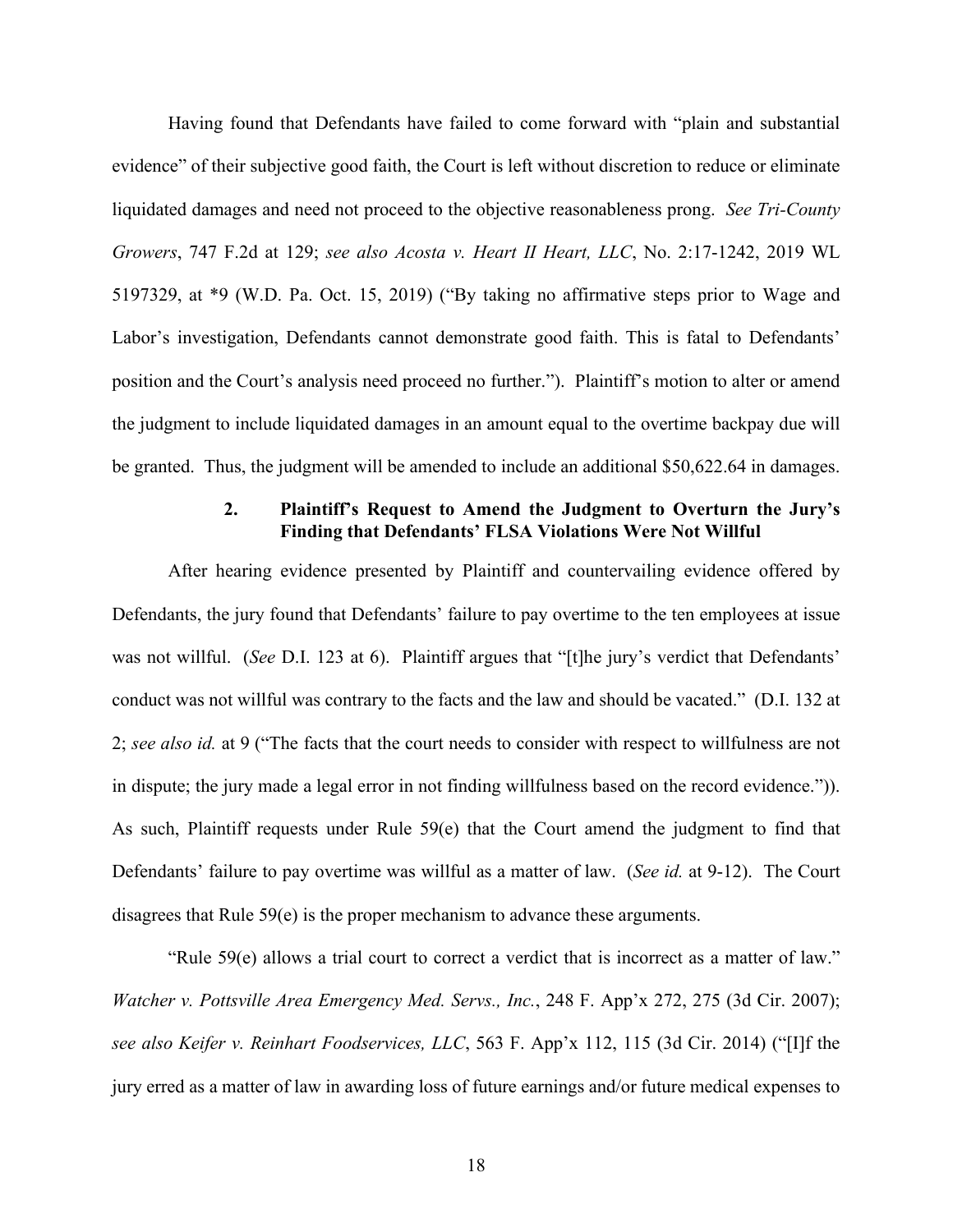Peter, the District Court could have rectified that error through the Rule 59(e) motion . . . ."). A motion to amend the judgment under Rule 59(e) is not meant to advance arguments about the sufficiency of the evidence or what a plaintiff believes the factfinder should have concluded. *See, e.g., Pharmacy Corp. of Am./Askari Consol. Litig.*, No. 16-1123-RGA, 2021 WL 4033238, at \*3 (D. Del. Sept. 3, 2021) ("Plaintiffs use this [Rule 59(e)] briefing to reargue its trial evidence, while claiming that the Court erred in its findings and conclusions, seemingly because Plaintiffs simply disagree with the Court's consideration of the evidence and evidentiary decisions. That is not the purpose of a motion to alter or amend the judgment under Rule 59(e)."); *see also Robinson v. Watts Detective Agency, Inc.*, 685 F.2d 729, 742 (1st Cir. 1982) ("A motion to alter or amend judgment pursuant to Rule 59(e) may not be granted where to do so would undermine the jury's fact-finding role and trample on the defendant's seventh amendment right to a jury trial. If the relief sought here were granted, it would require a reexamination of the facts found by the jury and a finding of liability where the jury had expressly found none." (citations omitted)).

Despite styling its motion as a motion under Rule  $59(e)$ , Plaintiff's request seeks judgment as a matter of law under properly brought under Rule 50(b). Plaintiff claims that he is not asking the Court to reweigh evidence or credibility determinations. (D.I. 132 at 10 n.5). But he is. Indeed, Plaintiff argues that "[t]he undisputed evidence that was presented at trial proves by a preponderance of the evidence that Defendants willfully violated the FLSA because they were aware that they needed to pay overtime and failed to pay it" and that "Defendants' excuses for why they stopped paying overtime are not credible reasons to find that the violation was not willful." (*Id.* at 10-11). These are, in fact, requests that the Court substitute its judgment for that of the jury – requests that belong in motion for judgment as a matter of law. Plaintiff, however, did not move for judgment as a matter of law under Rule 50(a) on the issue of willfulness before the case was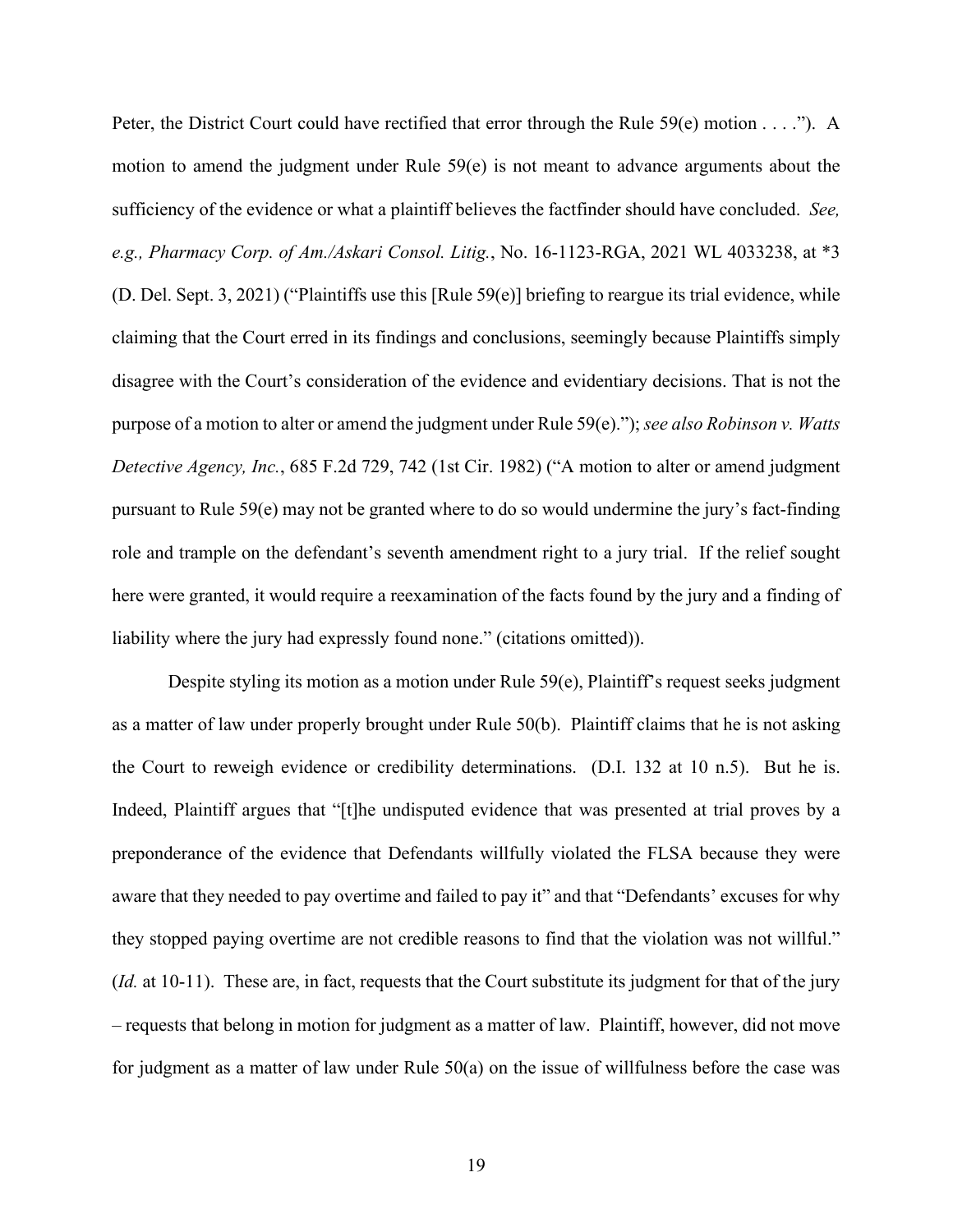submitted to the jury.<sup>[13](#page-20-0)</sup> The Court will not hear these arguments now disguised as a Rule  $59(e)$ motion. *See Brown v. Grass*, 544 F. App'x 81, 85 (3d Cir. 2013) ("Although Brown requests judgment in her favor under Rule 59(e), she is, at bottom, making a sufficiency of the evidence argument, asserting that the evidence admits of only one conclusion: a material breach occurred. That argument is foreclosed, however, because Brown did not move for judgment as a matter of law based on the sufficiency of the evidence before the case was submitted to the jury, as is required by Rule 50."). Therefore, Plaintiff's motion to amend the judgment to find willfulness as a matter of law will be denied.

### **IV. CONCLUSION**

For the foregoing reasons, Plaintiff's motion to amend the judgment (D.I. 131) is GRANTED-IN-PART and DENIED-IN-PART, Defendants' renewed motion for judgment as a matter of law (D.I. 133) is DENIED and Defendants' motion to amend the judgment (D.I. 135) is DENIED. An appropriate order will follow.

<span id="page-20-0"></span><sup>&</sup>lt;sup>13</sup> After moving for judgment as a matter of law on the issue of Mr. DeVilbiss's status as an "employer," all Plaintiff said on willfulness was this: "we would move – the other weeks for willfulness, *potentially*." (Tr. at 310:25-311:1 (emphasis added)). Plaintiff never made that motion or explained what the grounds for such a motion would be.